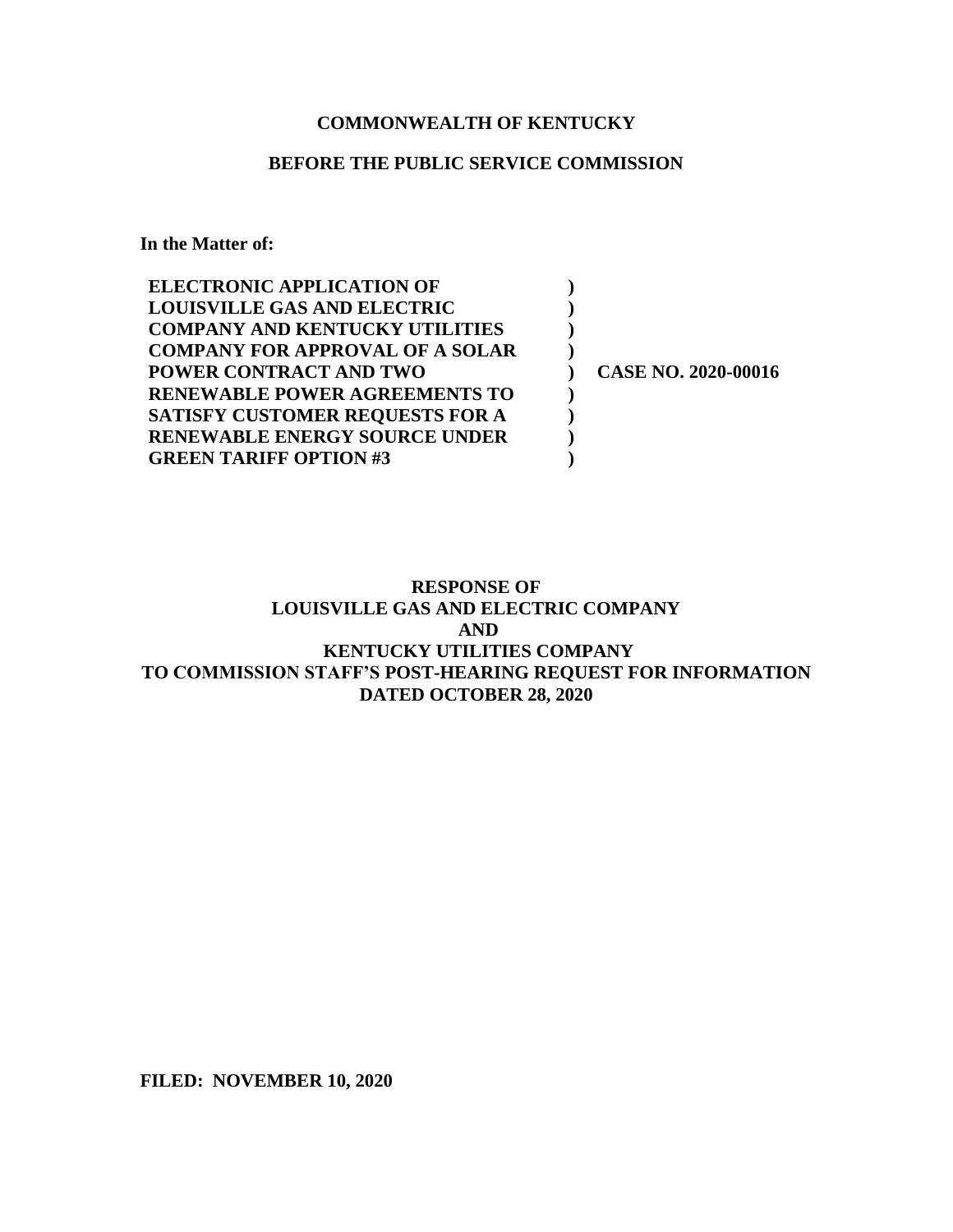### **VERIFICATION**

### **COMMONWEALTH OF KENTUCKY** ) ) **COUNTY OF JEFFERSON** )

The undersigned, **Lonnie E. Bellar,** being duly sworn, deposes and says that he is Chief Operating Officer for Louisville Gas and Electric Company and Kentucky Utilities Company and an employee of LG&E and KU Services Company, and that he has personal knowledge of the matters set forth in the responses for which he is identified as the witness, and the answers contained therein are true and correct to the best of his information, knowledge and belief.

**Lonnie E. Bellar** 

Subscribed and sworn to before me, a Notary Public in and before said County

and State, this  $10<sup>4</sup>$  day of  $\frac{N}{6}$ *ll*<sub>*l*</sub> $\frac{1}{2020}$ .

**~(1- -....... 'L,** udyschooler  $u$ lyschooler (SEAL)

Notary Public, ID No. *603967* 

My Commission Expires:

July 11, 2022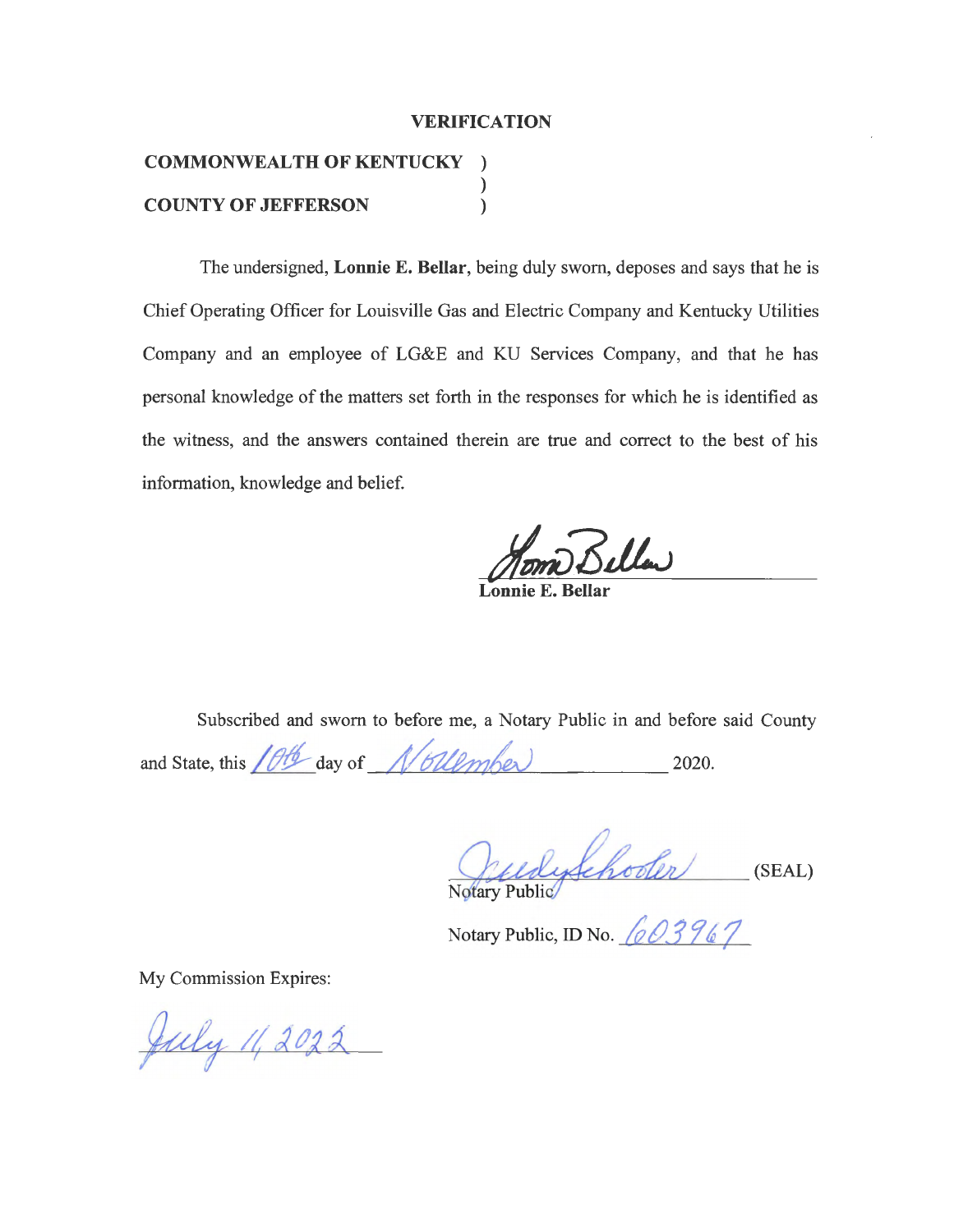# **Louisville Gas and Electric Company and Kentucky Utilities Company Response to Commission Staff's Post-Hearing Request for Information Dated October 28, 2020**

### **Case No. 2020-00016**

### **Question No. 1**

### **Witness: Lonnie E. Bellar**

- Q-1. Refer to LG&E/KU's response to Staff's Second Request for Information (Staff's Second Request), Item 1(c), Attachment 1. Also, refer to the August 25, 2020 Informal Conference PowerPoint, filed on September 1, 2020, slides 16–23, which provide example calculations of the economics of the Solar Purchase Power Agreement (PPA) in Fuel Adjustment Clause (FAC) calculations over two years. Apply the same scenarios and data in LG&E/KU's response to Staff's Second Request, Item 1(c), Attachment 1, to FAC calculations of economics example demonstrated in slides 16–23 of the August 25, 2020 Informal Conference PowerPoint.
- A-1. See attached. The attachment includes 48 tables with the FAC calculations of economics for each of the scenarios presented in the response to PSC 2-1(c), plus a summary table of the "cumulative economics" line from each of the 48 scenarios.

The summary table and the supporting tables show that the solar PPA produces net benefits to customers across 20 years in 44 of 48 scenarios. In the four scenarios in which the PPA would produce net costs, three of the four scenarios assume RECs have no value over the 20-year term, and the fourth scenario assumes RECs have only a \$2 value over the 20-year term. The magnitude of the total net cost arising from the assumptions in the request is about \$3.7 million in one scenario, about \$1.5 million in two scenarios, and less than \$1 million in the fourth. In contrast, more than half of the 44 net benefit scenarios show benefits of more than \$10 million, and 14 of those show benefits of more than \$20 million. In short, the 48 scenarios provided in this response further demonstrate that the proposed solar PPA should be beneficial to customers across a wide range of possible future conditions. Moreover, the Companies propose to bear all of the 20-year net cost risk and give customers all of the 20-year net benefits.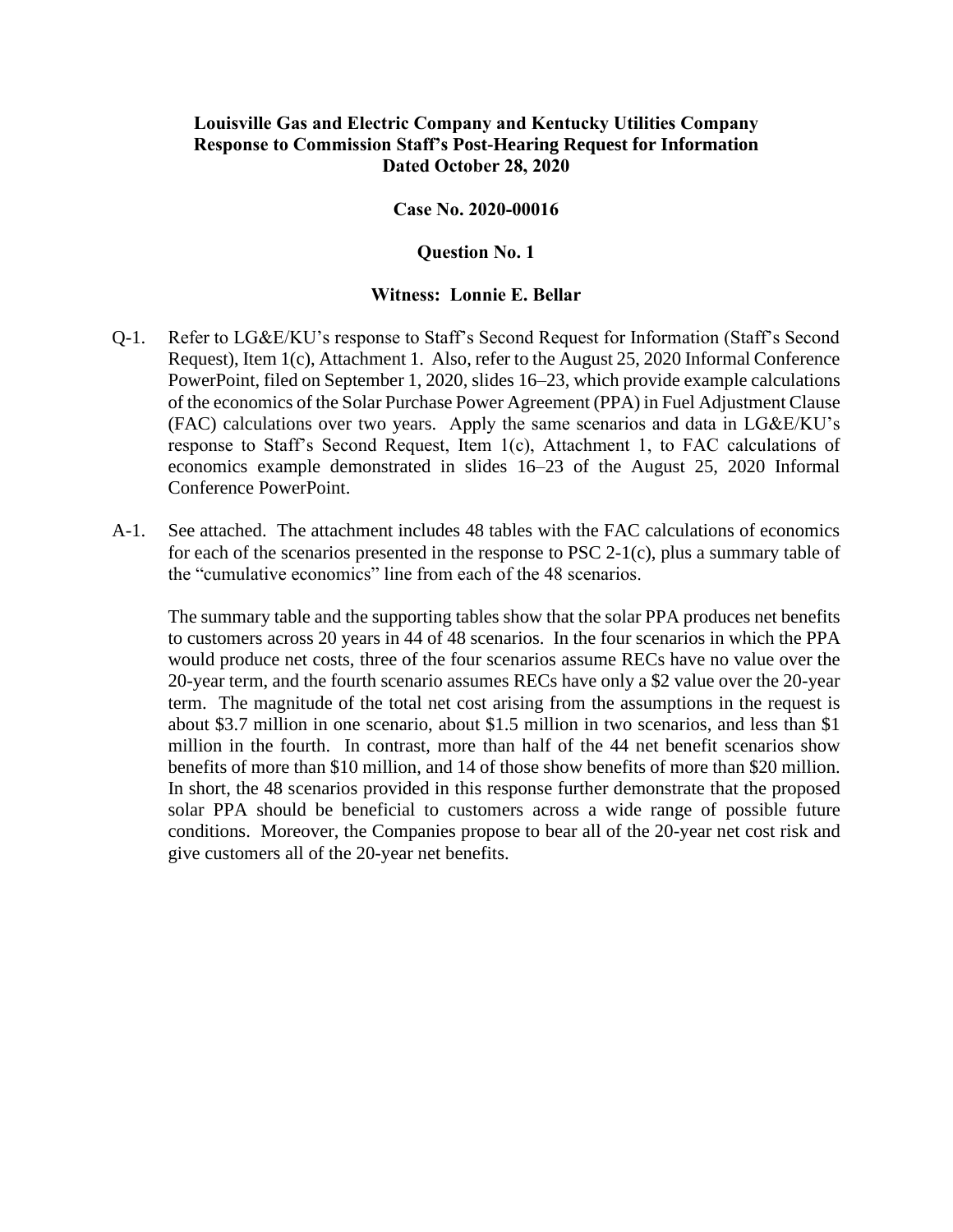# **Summary Table – Cumulative Economics for All 48 Scenarios (\$000)**

| Carbon<br>Price | Fuel<br>Price | Economic<br>Life | <b>REC</b><br>Price | Nov 2020 to<br>Oct 2022 | Nov 2022 to<br>Oct 2024 | Nov 2024 to<br>Oct 2026 | Nov 2026 to<br>Oct 2028 | Nov 2028 to<br>Oct 2030 | Nov 2030 to<br>Oct 2032 | Nov 2032 to<br>Oct 2034 | Nov 2034 to<br>Oct 2036 | Nov 2036 to<br>Oct 2038 | Nov 2038 to<br>Oct 2040 | Nov 2040 to<br>Oct 2042 |
|-----------------|---------------|------------------|---------------------|-------------------------|-------------------------|-------------------------|-------------------------|-------------------------|-------------------------|-------------------------|-------------------------|-------------------------|-------------------------|-------------------------|
| Zero            | Low           | 55-Year          | \$0                 | (258)                   | (819)                   | (1, 317)                | (1,706)                 | (2,062)                 | (2,376)                 | (2,705)                 | (2, 975)                | (3,277)                 | (3,598)                 | (3,725)                 |
| Zero            | Low           | 65-Year          | \$0                 | (258)                   | (820)                   | (1, 317)                | (1,676)                 | (1,948)                 | (2, 113)                | (2, 147)                | (2,065)                 | (1,897)                 | (1,679)                 | (1, 554)                |
| Zero            | Base          | 55-Year          | \$0                 | (236)                   | (720)                   | (1, 109)                | (1, 364)                | (1, 549)                | (1,632)                 | (1,635)                 | (1,528)                 | (1, 357)                | (1, 108)                | (904)                   |
| Zero            | <b>Base</b>   | 65-Year          | \$0                 | (236)                   | (721)                   | (1, 113)                | (1, 355)                | (1,506)                 | (1,523)                 | (1, 382)                | (1,082)                 | (677)                   | (148)                   | 166                     |
| Zero            | High          | 55-Year          | \$0                 | (171)                   | (444)                   | (557)                   | (486)                   | (299)                   | 98                      | 720                     | 1,601                   | 2,720                   | 4,048                   | 4,874                   |
| Zero            | High          | 65-Year          | \$0                 | (171)                   | (450)                   | (574)                   | (516)                   | (383)                   | (88)                    | 422                     | 1,170                   | 2,098                   | 3,366                   | 4,124                   |
| High            | Low           | 55-Year          | \$0                 | (258)                   | (819)                   | (539)                   | 927                     | 2,387                   | 3,944                   | 5,197                   | 6,647                   | 7,884                   | 8,988                   | 9,652                   |
| High            | Low           | 65-Year          | \$0                 | (258)                   | (820)                   | (540)                   | 1,023                   | 2,913                   | 5,172                   | 7,692                   | 10,660                  | 13,661                  | 16,554                  | 18,067                  |
| High            | Base          | 55-Year          | \$0                 | (236)                   | (720)                   | (321)                   | 1,330                   | 3,062                   | 4,984                   | 6,763                   | 8,840                   | 10,685                  | 12,459                  | 13,503                  |
| High            | <b>Base</b>   | 65-Year          | \$0                 | (236)                   | (721)                   | (320)                   | 1,410                   | 3,487                   | 5,984                   | 8,828                   | 12,215                  | 15,768                  | 19,408                  | 21,348                  |
| High            | High          | 55-Year          | \$0                 | (171)                   | (444)                   | 245                     | 2,269                   | 4,493                   | 6,963                   | 9,409                   | 12,269                  | 14,955                  | 17,742                  | 19,374                  |
| High            | High          | 65-Year          | \$0                 | (171)                   | (450)                   | 244                     | 2,316                   | 4,741                   | 7,608                   | 10,861                  | 14,715                  | 18,790                  | 23,204                  | 25,629                  |
| Zero            | Low           | 55-Year          | \$2                 | (158)                   | (495)                   | (768)                   | (934)                   | (1,068)                 | (1, 160)                | (1, 275)                | (1, 324)                | (1, 416)                | (1,526)                 | (1, 541)                |
| Zero            | Low           | 65-Year          | \$2                 | (158)                   | (497)                   | (768)                   | (904)                   | (953)                   | (897)                   | (716)                   | (413)                   | (37)                    | 394                     | 630                     |
| Zero            | Base          | 55-Year          | \$2                 | (137)                   | (397)                   | (559)                   | (592)                   | (555)                   | (416)                   | (205)                   | 123                     | 504                     | 964                     | 1,281                   |
| Zero            | <b>Base</b>   | 65-Year          | \$2                 | (137)                   | (397)                   | (563)                   | (583)                   | (512)                   | (307)                   | 49                      | 570                     | 1,184                   | 1,925                   | 2,350                   |
| Zero            | High          | 55-Year          | \$2                 | (71)                    | (121)                   | (7)                     | 286                     | 695                     | 1,315                   | 2,151                   | 3,252                   | 4,581                   | 6,120                   | 7,059                   |
| Zero            | High          | 65-Year          | \$2                 | (71)                    | (127)                   | (24)                    | 256                     | 611                     | 1,128                   | 1,853                   | 2,822                   | 3,958                   | 5,438                   | 6,309                   |
| High            | Low           | 55-Year          | \$2                 | (158)                   | (495)                   | 11                      | 1,699                   | 3,381                   | 5,161                   | 6,627                   | 8,299                   | 9,745                   | 11,060                  | 11,836                  |
| High            | Low           | 65-Year          | \$2                 | (158)                   | (497)                   | $\overline{9}$          | 1,795                   | 3,907                   | 6,388                   | 9,122                   | 12,311                  | 15,522                  | 18,626                  | 20,252                  |
| High            | Base          | 55-Year          | \$2                 | (137)                   | (397)                   | 228                     | 2,102                   | 4,056                   | 6,200                   | 8,193                   | 10,492                  | 12,546                  | 14,532                  | 15,688                  |
| High            | <b>Base</b>   | 65-Year          | \$2                 | (137)                   | (397)                   | 230                     | 2,182                   | 4,481                   | 7,200                   | 10,259                  | 13,867                  | 17,629                  | 21,480                  | 23,532                  |
| High            | High          | 55-Year          | \$2                 | (71)                    | (121)                   | 794                     | 3,041                   | 5,487                   | 8,179                   | 10,840                  | 13,921                  | 16,816                  | 19,814                  | 21,559                  |
| High            | High          | 65-Year          | \$2                 | (71)                    | (127)                   | 794                     | 3,088                   | 5,736                   | 8,824                   | 12,292                  | 16,366                  | 20,651                  | 25,276                  | 27,813                  |
| Zero            | Low           | 55-Year          | \$4                 | (59)                    | (172)                   | (218)                   | (162)                   | (74)                    | 56                      | 156                     | 328                     | 445                     | 546                     | 643                     |
| Zero            | Low           | 65-Year          | \$4                 | (59)                    | (174)                   | (218)                   | (132)                   | $41$                    | 319                     | 715                     | 1,238                   | 1,824                   | 2,466                   | 2,815                   |
| Zero            | Base          | 55-Year          | \$4                 | (37)                    | (74)                    | (10)                    | 180                     | 439                     | 800                     | 1,226                   | 1,775                   | 2,365                   | 3,037                   | 3,465                   |
| Zero            | <b>Base</b>   | 65-Year          | \$4                 | (37)                    | (74)                    | (14)                    | 189                     | 483                     | 909                     | 1,480                   | 2,222                   | 3,045                   | 3,997                   | 4,534                   |
| Zero            | High          | 55-Year          | \$4                 | 28                      | 202                     | 542                     | 1,058                   | 1,690                   | 2,531                   | 3,582                   | 4,904                   | 6,442                   | 8,192                   | 9,243                   |
| Zero            | High          | 65-Year          | \$4                 | 28                      | 196                     | 525                     | 1,028                   | 1,605                   | 2,344                   | 3,283                   | 4,474                   | 5,819                   | 7,510                   | 8,493                   |
| High            | Low           | 55-Year          | \$4                 | (59)                    | (172)                   | 560                     | 2,471                   | 4,375                   | 6,377                   | 8,058                   | 9,951                   | 11,606                  | 13,132                  | 14,021                  |
| High            | Low           | 65-Year          | \$4                 | (59)                    | (174)                   | 559                     | 2,567                   | 4,901                   | 7,604                   | 10,553                  | 13,963                  | 17,383                  | 20,699                  | 22,436                  |
| High            | Base          | 55-Year          | \$4                 | (37)                    | (74)                    | 778                     | 2,874                   | 5,050                   | 7,416                   | 9,624                   | 12,143                  | 14,407                  | 16,604                  | 17,872                  |
| High            | <b>Base</b>   | 65-Year          | \$4                 | (37)                    | (74)                    | 779                     | 2,954                   | 5,475                   | 8,417                   | 11,689                  | 15,519                  | 19,490                  | 23,552                  | 25,717                  |
| High            | High          | 55-Year          | \$4                 | 28                      | 202                     | 1,344                   | 3,813                   | 6,481                   | 9,395                   | 12,270                  | 15,572                  | 18,677                  | 21,886                  | 23,743                  |
| High            | High          | 65-Year          | \$4                 | 28                      | 196                     | 1,343                   | 3,860                   | 6,730                   | 10,040                  | 13,723                  | 18,018                  | 22,512                  | 27,348                  | 29,997                  |
| Zero            | Low           | 55-Year          | \$6                 | 41                      | 151                     | 331                     | 610                     | 921                     | 1,273                   | 1,587                   | 1,980                   | 2,306                   | 2,619                   | 2,828                   |
| Zero            | Low           | 65-Year          | \$6                 | 41                      | 149                     | 331                     | 640                     | 1,035                   | 1,535                   | 2,145                   | 2,890                   | 3,685                   | 4,538                   | 4,999                   |
| Zero            | Base          | 55-Year          | \$6                 | 62                      | 250                     | 540                     | 952                     | 1,434                   | 2,016                   | 2,657                   | 3,427                   | 4,225                   | 5,109                   | 5,649                   |
| Zero            | Base          | 65-Year          | \$6                 | 62                      | 249                     | 536                     | 961                     | 1,477                   | 2,126                   | 2,910                   | 3,873                   | 4,906                   | 6,069                   | 6,719                   |
| Zero            | High          | 55-Year          | \$6                 | 127                     | 526                     | 1,092                   | 1,830                   | 2,684                   | 3,747                   | 5,012                   | 6,556                   | 8,303                   | 10,264                  | 11,427                  |
| Zero            | High          | 65-Year          | \$6                 | 127                     | 519                     | 1,075                   | 1,800                   | 2,599                   | 3,561                   | 4,714                   | 6,125                   | 7,680                   | 9,583                   | 10,677                  |
| High            | Low           | 55-Year          | \$6                 | 41                      | 151                     | 1,110                   | 3,243                   | 5,369                   | 7,593                   | 9,488                   | 11,602                  | 13,467                  | 15,205                  | 16,205                  |
| High            | Low           | 65-Year          | \$6                 | 41                      | 149                     | 1,108                   | 3,339                   | 5,895                   | 8,820                   | 11,983                  | 15,615                  | 19,244                  | 22,771                  | 24,620                  |
| High            | Base          | 55-Year          | \$6                 | 62                      | 250                     | 1,327                   | 3,646                   | 6,044                   | 8,632                   | 11,055                  | 13,795                  | 16,268                  | 18,676                  | 20,056                  |
| High            | <b>Base</b>   | 65-Year          | \$6                 | 62                      | 249                     | 1,329                   | 3,726                   | 6,469                   | 9,633                   | 13,120                  | 17,170                  | 21,351                  | 25,625                  | 27,901                  |
| High            | High          | 55-Year          | \$6                 | 127                     | 526                     | 1,893                   | 4,586                   | 7,475                   | 10,611                  | 13,701                  | 17,224                  | 20,538                  | 23,958                  | 25,927                  |
| <b>High</b>     | High          | 65-Year          | \$6                 | 127                     | 519                     | 1,893                   | 4,633                   | 7,724                   | 11,256                  | 15,153                  | 19,670                  | 24,373                  | 29,420                  | 32,181                  |

**Case No. 2020-00016 Attachment to Response to PSC-PH Question No. 1 Page 1 of 13 Bellar**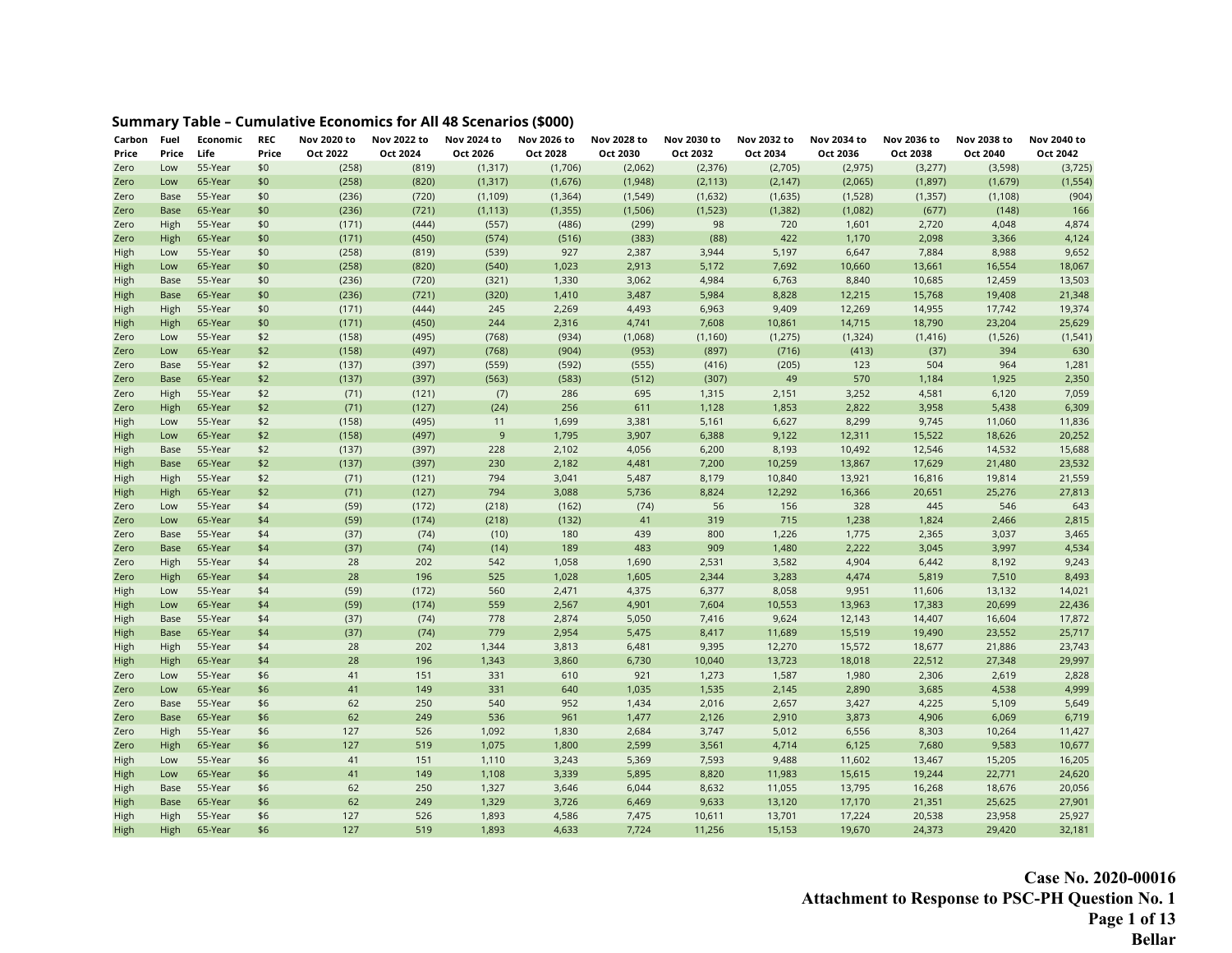#### **Zero Carbon Price Low Fuel Prices 55-Year Economic Life**

#### **Benefit/(cost) of energy displaced by 25 MW of solar PPA (\$000)**

|                              | Oct 2022       | Nov 2020 to Nov 2022 to Nov 2024 to Nov 2026 to Nov 2028 to Nov 2030 to Nov 2032 to Nov 2034 to Nov 2036 to Nov 2038 to Nov 2040 to<br>Oct 2024 | Oct 2026 | Oct 2028         | Oct 2030 | Oct 2032 | Oct 2034 | Oct 2036       | Oct 2038       | Oct 2040 | Oct 2042            |
|------------------------------|----------------|-------------------------------------------------------------------------------------------------------------------------------------------------|----------|------------------|----------|----------|----------|----------------|----------------|----------|---------------------|
| $REC$ Price =                | \$0            | \$0                                                                                                                                             | \$0      | \$0              | \$0      | \$0      | \$0      | \$0            | \$0            | \$0      | \$0                 |
| Monthy FAC recovery          |                |                                                                                                                                                 |          |                  |          |          |          |                |                |          |                     |
| Solar PPA energy cost        | 1,383          | 3,114                                                                                                                                           | 3,147    | 3,097            | 3,089    | 3,087    | 2,983    | 3,075          | 2,910          | 2,940    | 1,558               |
| REC sales revenue            |                | ÷.                                                                                                                                              | ÷,       | $\Box$           | ÷,       |          | $\Box$   | $\blacksquare$ | $\blacksquare$ |          | $\omega_{\rm{eff}}$ |
| <b>Customer collections</b>  | 1,383          | 3,114                                                                                                                                           | 3,147    | 3,097            | 3,089    | 3,087    | 2,983    | 3,075          | 2,910          | 2,940    | 1,558               |
| 2-year Displaced energy cost | 1,125          | 2,553                                                                                                                                           | 2,648    | 2,708            | 2,733    | 2,773    | 2,654    | 2,805          | 2,609          | 2,619    | 1,431               |
| Net period benefit/(cost)    | (258)          | (561)                                                                                                                                           | (499)    | (389)            | (356)    | (314)    | (329)    | (270)          | (301)          | (322)    | (127)               |
| Period (returned)/collected  | (258)          | (561)                                                                                                                                           | (499)    | (389)            | (356)    | (314)    | (329)    | (270)          | (301)          | (322)    | (127)               |
| <b>Cumulative Economics</b>  | (258)          | (819)                                                                                                                                           | (1, 317) | (1,706)          | (2,062)  | (2, 376) | (2,705)  | (2, 975)       | (3,277)        | (3,598)  | (3,725)             |
|                              |                |                                                                                                                                                 |          |                  |          |          |          |                |                |          |                     |
| <b>REC Price =</b>           | \$2            | \$2                                                                                                                                             | \$2      | \$2              | \$2      | \$2      | \$2      | \$2            | \$2            | \$2      | \$2                 |
| Monthy FAC recovery          |                |                                                                                                                                                 |          |                  |          |          |          |                |                |          |                     |
| Solar PPA energy cost        | 1,383          | 3,114                                                                                                                                           | 3,147    | 3,097            | 3,089    | 3,087    | 2,983    | 3,075          | 2,910          | 2,940    | 1,558               |
| REC sales revenue            | (99)           | (224)                                                                                                                                           | (226)    | (223)            | (222)    | (222)    | (214)    | (221)          | (209)          | (211)    | (112)               |
| <b>Customer collections</b>  | 1,283          | 2,890                                                                                                                                           | 2,921    | 2,874            | 2,867    | 2,865    | 2,769    | 2,854          | 2,701          | 2,729    | 1,446               |
| 2-year Displaced energy cost | 1,125          | 2,553                                                                                                                                           | 2,648    | 2,708            | 2,733    | 2,773    | 2,654    | 2,805          | 2,609          | 2,619    | 1,431               |
| Net period benefit/(cost)    | (158)          | (337)                                                                                                                                           | (273)    | (166)            | (134)    | (92)     | (115)    | (49)           | (92)           | (110)    | (15)                |
| Period (returned)/collected  | (158)          | (337)                                                                                                                                           | (273)    | (166)            | (134)    | (92)     | (115)    | (49)           | (92)           | (110)    | (15)                |
| <b>Cumulative Economics</b>  | (158)          | (495)                                                                                                                                           | (768)    | (934)            | (1,068)  | (1, 160) | (1, 275) | (1, 324)       | (1, 416)       | (1,526)  | (1, 541)            |
|                              |                |                                                                                                                                                 |          |                  |          |          |          |                |                |          |                     |
| <b>REC Price =</b>           | \$4            | \$4                                                                                                                                             | \$4      | \$4              | \$4      | \$4      | \$4      | \$4            | \$4            | \$4      | \$4                 |
| Monthy FAC recovery          |                |                                                                                                                                                 |          |                  |          |          |          |                |                |          |                     |
| Solar PPA energy cost        | 1,383          | 3,114                                                                                                                                           | 3,147    | 3,097            | 3,089    | 3,087    | 2,983    | 3,075          | 2,910          | 2,940    | 1,558               |
| <b>REC sales revenue</b>     | (199)          | (448)                                                                                                                                           | (453)    | (445)            | (444)    | (444)    | (429)    | (442)          | (418)          | (423)    | (224)               |
| <b>Customer collections</b>  | 1,184          | 2,666                                                                                                                                           | 2,695    | 2,651            | 2,645    | 2,643    | 2,554    | 2,633          | 2,492          | 2,517    | 1,334               |
| 2-year Displaced energy cost | 1,125          | 2,553                                                                                                                                           | 2,648    | 2,708            | 2,733    | 2,773    | 2,654    | 2,805          | 2,609          | 2,619    | 1,431               |
| Net period benefit/(cost)    | (59)           | (113)                                                                                                                                           | (46)     | 57               | 88       | 130      | 100      | 172            | 117            | 101      | 97                  |
| Period (returned)/collected  | (59)           | (113)                                                                                                                                           | (46)     | 57               | 88       | 74       |          | ¥.             |                |          |                     |
| <b>Cumulative Economics</b>  | (59)           | (172)                                                                                                                                           | (218)    | (162)            | (74)     | 56       | 156      | 328            | 445            | 546      | 643                 |
|                              |                |                                                                                                                                                 |          |                  |          |          |          |                |                |          |                     |
| $REC$ Price =                | \$6            | \$6                                                                                                                                             | \$6      | \$6              | \$6      | \$6      | \$6      | \$6            | \$6            | \$6      | \$6                 |
| Monthy FAC recovery          |                |                                                                                                                                                 |          |                  |          |          |          |                |                |          |                     |
| Solar PPA energy cost        | 1,383          | 3,114                                                                                                                                           | 3,147    | 3,097            | 3,089    | 3,087    | 2,983    | 3,075          | 2,910          | 2,940    | 1,558               |
| REC sales revenue            | (298)          | (672)                                                                                                                                           | (679)    | (668)            | (666)    | (666)    | (643)    | (663)          | (628)          | (634)    | (336)               |
| <b>Customer collections</b>  | 1,085          | 2,442                                                                                                                                           | 2,468    | 2,429            | 2,423    | 2,421    | 2,340    | 2,412          | 2,283          | 2,306    | 1,222               |
| 2-year Displaced energy cost | 1,125          | 2,553                                                                                                                                           | 2,648    | 2,708            | 2,733    | 2,773    | 2,654    | 2,805          | 2,609          | 2,619    | 1,431               |
| Net period benefit/(cost)    | 41             | 111                                                                                                                                             | 180      | 279              | 310      | 352      | 314      | 393            | 326            | 313      | 209                 |
| Period (returned)/collected  | $\blacksquare$ | ÷.                                                                                                                                              | ÷.       | $\omega_{\rm c}$ | $\omega$ |          | ÷.       |                | ÷.             |          | $\Delta \sim 1$     |
| <b>Cumulative Economics</b>  | 41             | 151                                                                                                                                             | 331      | 610              | 921      | 1,273    | 1,587    | 1,980          | 2,306          | 2,619    | 2,828               |

**Case No. 2020-00016 Attachment to Response to PSC-PH Question No. 1 Page 2 of 13 Bellar**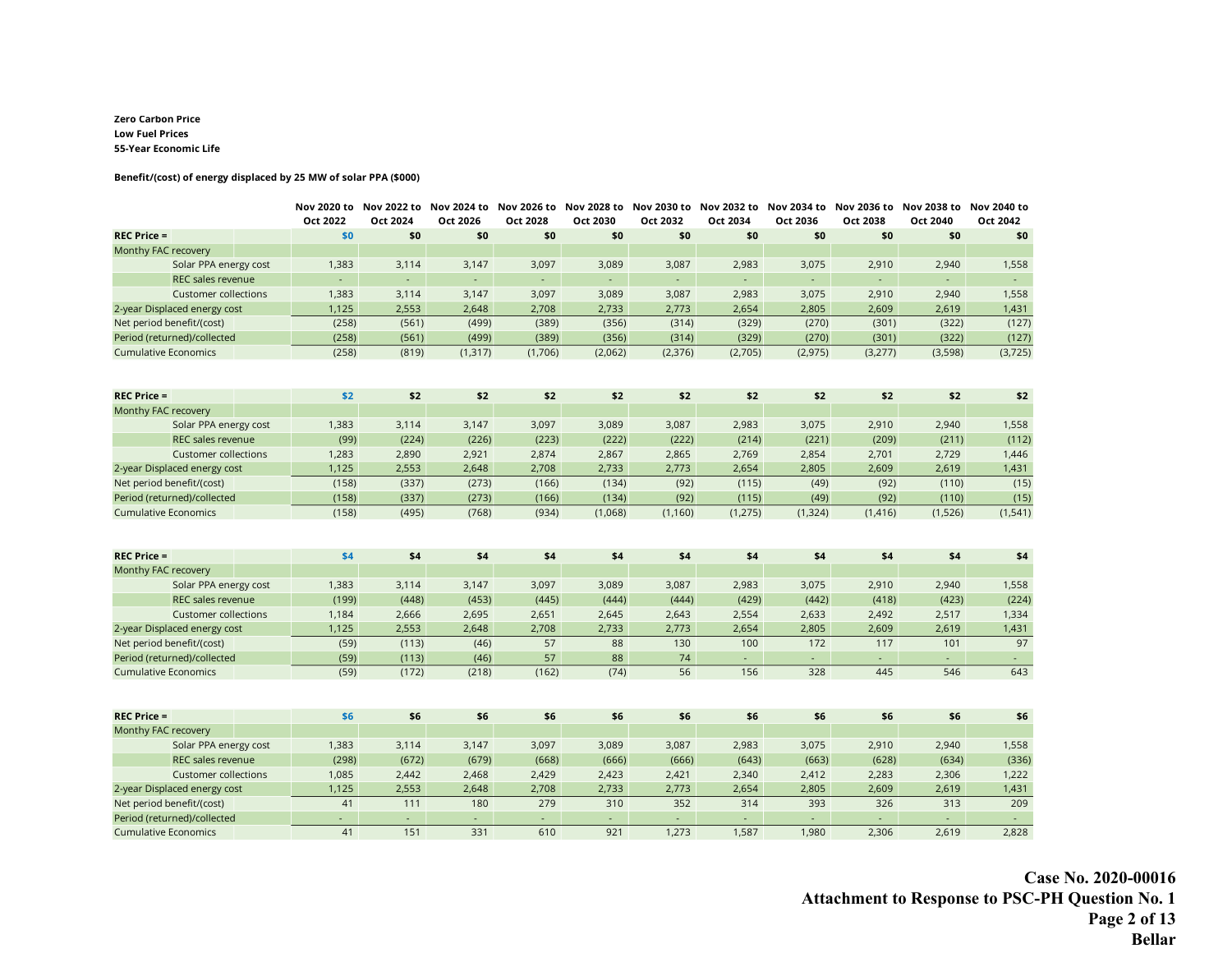#### **Zero Carbon Price Low Fuel Prices 65-Year Economic Life**

#### **Benefit/(cost) of energy displaced by 25 MW of solar PPA (\$000)**

|                              | Oct 2022 | Nov 2020 to Nov 2022 to Nov 2024 to Nov 2026 to Nov 2028 to Nov 2030 to Nov 2032 to Nov 2034 to Nov 2036 to Nov 2038 to Nov 2040 to<br>Oct 2024 | Oct 2026 | Oct 2028         | Oct 2030                    | Oct 2032 | Oct 2034 | Oct 2036         | Oct 2038                 | Oct 2040 | Oct 2042            |
|------------------------------|----------|-------------------------------------------------------------------------------------------------------------------------------------------------|----------|------------------|-----------------------------|----------|----------|------------------|--------------------------|----------|---------------------|
| $REC$ Price =                | \$0      | \$0                                                                                                                                             | \$0      | \$0              | \$0                         | \$0      | \$0      | \$0              | \$0                      | \$0      | \$0                 |
| Monthy FAC recovery          |          |                                                                                                                                                 |          |                  |                             |          |          |                  |                          |          |                     |
| Solar PPA energy cost        | 1,383    | 3,114                                                                                                                                           | 3,147    | 3,097            | 3,089                       | 3,087    | 2,983    | 3,075            | 2,910                    | 2,940    | 1,558               |
| <b>REC sales revenue</b>     |          | $\omega$                                                                                                                                        | L,       | ÷.               | $\mathcal{L}_{\mathcal{A}}$ |          | $\Box$   | $\omega$         | $\overline{\phantom{a}}$ |          | $\sim$              |
| <b>Customer collections</b>  | 1,383    | 3,114                                                                                                                                           | 3,147    | 3,097            | 3,089                       | 3,087    | 2,983    | 3,075            | 2,910                    | 2,940    | 1,558               |
| 2-year Displaced energy cost | 1,125    | 2,551                                                                                                                                           | 2,650    | 2,738            | 2,818                       | 2,922    | 2,949    | 3,157            | 3,078                    | 3,159    | 1,683               |
| Net period benefit/(cost)    | (258)    | (563)                                                                                                                                           | (497)    | (359)            | (271)                       | (165)    | (34)     | 82               | 167                      | 219      | 125                 |
| Period (returned)/collected  | (258)    | (563)                                                                                                                                           | (497)    | (359)            | (271)                       | (165)    | (34)     | 82               | 167                      | 219      | 125                 |
| <b>Cumulative Economics</b>  | (258)    | (820)                                                                                                                                           | (1, 317) | (1,676)          | (1,948)                     | (2, 113) | (2, 147) | (2,065)          | (1,897)                  | (1,679)  | (1, 554)            |
|                              |          |                                                                                                                                                 |          |                  |                             |          |          |                  |                          |          |                     |
| <b>REC Price =</b>           | \$2      | \$2                                                                                                                                             | \$2      | \$2              | \$2                         | \$2      | \$2      | \$2              | \$2                      | \$2      | \$2                 |
| Monthy FAC recovery          |          |                                                                                                                                                 |          |                  |                             |          |          |                  |                          |          |                     |
| Solar PPA energy cost        | 1,383    | 3,114                                                                                                                                           | 3,147    | 3,097            | 3,089                       | 3,087    | 2,983    | 3,075            | 2,910                    | 2,940    | 1,558               |
| <b>REC sales revenue</b>     | (99)     | (224)                                                                                                                                           | (226)    | (223)            | (222)                       | (222)    | (214)    | (221)            | (209)                    | (211)    | (112)               |
| <b>Customer collections</b>  | 1,283    | 2,890                                                                                                                                           | 2,921    | 2,874            | 2,867                       | 2,865    | 2,769    | 2,854            | 2,701                    | 2,729    | 1,446               |
| 2-year Displaced energy cost | 1,125    | 2,551                                                                                                                                           | 2,650    | 2,738            | 2,818                       | 2,922    | 2,949    | 3,157            | 3,078                    | 3,159    | 1,683               |
| Net period benefit/(cost)    | (158)    | (339)                                                                                                                                           | (271)    | (136)            | (49)                        | 57       | 181      | 303              | 377                      | 430      | 237                 |
| Period (returned)/collected  | (158)    | (339)                                                                                                                                           | (271)    | (136)            | (49)                        | 57       | 181      | 303              | 377                      | 37       | $\sim$              |
| <b>Cumulative Economics</b>  | (158)    | (497)                                                                                                                                           | (768)    | (904)            | (953)                       | (897)    | (716)    | (413)            | (37)                     | 394      | 630                 |
|                              |          |                                                                                                                                                 |          |                  |                             |          |          |                  |                          |          |                     |
| <b>REC Price =</b>           | \$4      | \$4                                                                                                                                             | \$4      | \$4              | \$4                         | \$4      | \$4      | \$4              | \$4                      | \$4      | \$4                 |
| Monthy FAC recovery          |          |                                                                                                                                                 |          |                  |                             |          |          |                  |                          |          |                     |
| Solar PPA energy cost        | 1,383    | 3,114                                                                                                                                           | 3,147    | 3,097            | 3,089                       | 3,087    | 2,983    | 3,075            | 2,910                    | 2,940    | 1,558               |
| <b>REC sales revenue</b>     | (199)    | (448)                                                                                                                                           | (453)    | (445)            | (444)                       | (444)    | (429)    | (442)            | (418)                    | (423)    | (224)               |
| <b>Customer collections</b>  | 1,184    | 2,666                                                                                                                                           | 2,695    | 2,651            | 2,645                       | 2,643    | 2,554    | 2,633            | 2,492                    | 2,517    | 1,334               |
| 2-year Displaced energy cost | 1,125    | 2,551                                                                                                                                           | 2,650    | 2,738            | 2,818                       | 2,922    | 2,949    | 3,157            | 3,078                    | 3,159    | 1,683               |
| Net period benefit/(cost)    | (59)     | (115)                                                                                                                                           | (44)     | 86               | 173                         | 279      | 395      | 524              | 586                      | 641      | 349                 |
| Period (returned)/collected  | (59)     | (115)                                                                                                                                           | (44)     | 86               | 132                         |          | ÷.       | $\omega_{\rm c}$ | $\blacksquare$           |          | $\sim$              |
| <b>Cumulative Economics</b>  | (59)     | (174)                                                                                                                                           | (218)    | (132)            | 41                          | 319      | 715      | 1,238            | 1,824                    | 2,466    | 2,815               |
|                              |          |                                                                                                                                                 |          |                  |                             |          |          |                  |                          |          |                     |
| $REC$ Price =                | \$6      | \$6                                                                                                                                             | \$6      | \$6              | \$6                         | \$6      | \$6      | \$6              | \$6                      | \$6      | \$6                 |
| Monthy FAC recovery          |          |                                                                                                                                                 |          |                  |                             |          |          |                  |                          |          |                     |
| Solar PPA energy cost        | 1,383    | 3,114                                                                                                                                           | 3,147    | 3,097            | 3,089                       | 3,087    | 2,983    | 3,075            | 2,910                    | 2,940    | 1,558               |
| REC sales revenue            | (298)    | (672)                                                                                                                                           | (679)    | (668)            | (666)                       | (666)    | (643)    | (663)            | (628)                    | (634)    | (336)               |
| <b>Customer collections</b>  | 1,085    | 2,442                                                                                                                                           | 2,468    | 2,429            | 2,423                       | 2,421    | 2,340    | 2,412            | 2,283                    | 2,306    | 1,222               |
| 2-year Displaced energy cost | 1,125    | 2,551                                                                                                                                           | 2,650    | 2,738            | 2,818                       | 2,922    | 2,949    | 3,157            | 3,078                    | 3,159    | 1,683               |
| Net period benefit/(cost)    | 41       | 109                                                                                                                                             | 182      | 309              | 395                         | 500      | 610      | 745              | 795                      | 853      | 461                 |
| Period (returned)/collected  | ÷.       | $\omega$                                                                                                                                        | $\omega$ | $\omega_{\rm c}$ | ÷.                          |          | ÷.       |                  | ÷.                       |          | $\omega_{\rm{eff}}$ |
| <b>Cumulative Economics</b>  | 41       | 149                                                                                                                                             | 331      | 640              | 1,035                       | 1,535    | 2,145    | 2,890            | 3,685                    | 4,538    | 4,999               |

**Case No. 2020-00016 Attachment to Response to PSC-PH Question No. 1 Page 3 of 13 Bellar**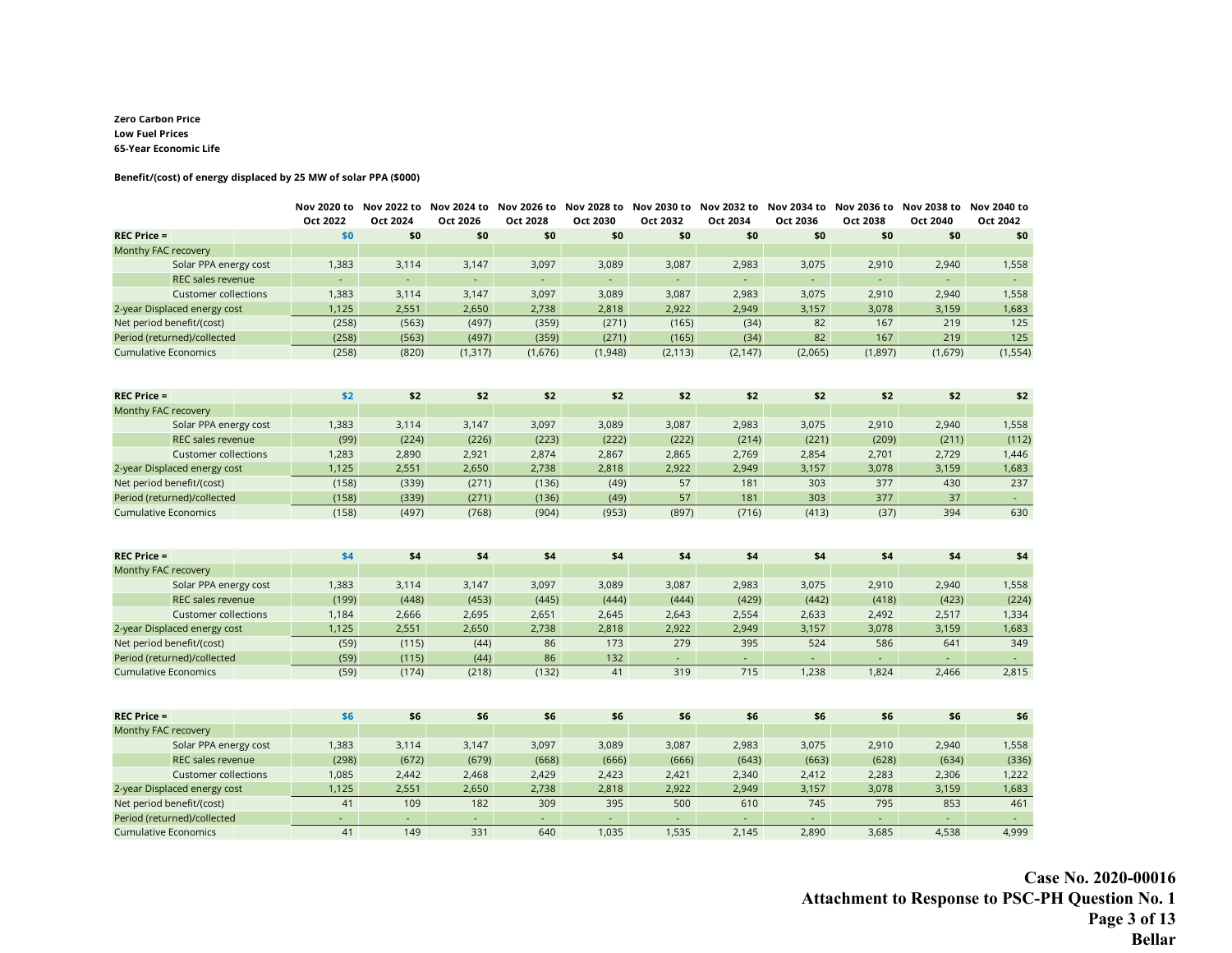#### **Zero Carbon Price Base Fuel Prices 55-Year Economic Life**

#### **Benefit/(cost) of energy displaced by 25 MW of solar PPA (\$000)**

|                              | Oct 2022       | Nov 2020 to Nov 2022 to Nov 2024 to Nov 2026 to Nov 2028 to Nov 2030 to Nov 2032 to Nov 2034 to Nov 2036 to Nov 2038 to Nov 2040 to<br>Oct 2024 | Oct 2026 | Oct 2028 | Oct 2030                 | Oct 2032 | Oct 2034 | Oct 2036                    | Oct 2038                 | Oct 2040 | Oct 2042            |
|------------------------------|----------------|-------------------------------------------------------------------------------------------------------------------------------------------------|----------|----------|--------------------------|----------|----------|-----------------------------|--------------------------|----------|---------------------|
| $REC$ Price =                | \$0            | \$0                                                                                                                                             | \$0      | \$0      | \$0                      | \$0      | \$0      | \$0                         | \$0                      | \$0      | \$0                 |
| Monthy FAC recovery          |                |                                                                                                                                                 |          |          |                          |          |          |                             |                          |          |                     |
| Solar PPA energy cost        | 1,383          | 3,114                                                                                                                                           | 3,147    | 3,097    | 3,089                    | 3,087    | 2,983    | 3,075                       | 2,910                    | 2,940    | 1,558               |
| REC sales revenue            |                | $\overline{\phantom{a}}$                                                                                                                        | ÷,       | ÷.       | $\overline{\phantom{a}}$ |          | ÷,       | $\mathcal{L}_{\mathcal{A}}$ | $\overline{\phantom{a}}$ |          | $\omega_{\rm{eff}}$ |
| <b>Customer collections</b>  | 1,383          | 3,114                                                                                                                                           | 3,147    | 3,097    | 3,089                    | 3,087    | 2,983    | 3,075                       | 2,910                    | 2,940    | 1,558               |
| 2-year Displaced energy cost | 1,147          | 2,629                                                                                                                                           | 2,758    | 2,841    | 2,904                    | 3,004    | 2,980    | 3,182                       | 3,081                    | 3,189    | 1,763               |
| Net period benefit/(cost)    | (236)          | (484)                                                                                                                                           | (389)    | (255)    | (185)                    | (83)     | (3)      | 107                         | 171                      | 249      | 204                 |
| Period (returned)/collected  | (236)          | (484)                                                                                                                                           | (389)    | (255)    | (185)                    | (83)     | (3)      | 107                         | 171                      | 249      | 204                 |
| <b>Cumulative Economics</b>  | (236)          | (720)                                                                                                                                           | (1, 109) | (1, 364) | (1, 549)                 | (1,632)  | (1,635)  | (1,528)                     | (1, 357)                 | (1, 108) | (904)               |
|                              |                |                                                                                                                                                 |          |          |                          |          |          |                             |                          |          |                     |
| <b>REC Price =</b>           | \$2            | \$2                                                                                                                                             | \$2      | \$2      | \$2                      | \$2      | \$2      | \$2                         | \$2                      | \$2      | \$2                 |
| Monthy FAC recovery          |                |                                                                                                                                                 |          |          |                          |          |          |                             |                          |          |                     |
| Solar PPA energy cost        | 1,383          | 3,114                                                                                                                                           | 3,147    | 3,097    | 3,089                    | 3,087    | 2,983    | 3,075                       | 2,910                    | 2,940    | 1,558               |
| REC sales revenue            | (99)           | (224)                                                                                                                                           | (226)    | (223)    | (222)                    | (222)    | (214)    | (221)                       | (209)                    | (211)    | (112)               |
| <b>Customer collections</b>  | 1,283          | 2,890                                                                                                                                           | 2,921    | 2,874    | 2,867                    | 2,865    | 2,769    | 2,854                       | 2,701                    | 2,729    | 1,446               |
| 2-year Displaced energy cost | 1,147          | 2,629                                                                                                                                           | 2,758    | 2,841    | 2,904                    | 3,004    | 2,980    | 3,182                       | 3,081                    | 3,189    | 1,763               |
| Net period benefit/(cost)    | (137)          | (260)                                                                                                                                           | (163)    | (33)     | 37                       | 139      | 211      | 328                         | 380                      | 461      | 317                 |
| Period (returned)/collected  | (137)          | (260)                                                                                                                                           | (163)    | (33)     | 37                       | 139      | 211      | 205                         | $\sim$                   | $\sim$   | $\omega_{\rm c}$    |
| <b>Cumulative Economics</b>  | (137)          | (397)                                                                                                                                           | (559)    | (592)    | (555)                    | (416)    | (205)    | 123                         | 504                      | 964      | 1,281               |
|                              |                |                                                                                                                                                 |          |          |                          |          |          |                             |                          |          |                     |
| <b>REC Price =</b>           | \$4            | \$4                                                                                                                                             | \$4      | \$4      | \$4                      | \$4      | \$4      | \$4                         | \$4                      | \$4      | \$4                 |
| Monthy FAC recovery          |                |                                                                                                                                                 |          |          |                          |          |          |                             |                          |          |                     |
| Solar PPA energy cost        | 1,383          | 3,114                                                                                                                                           | 3,147    | 3,097    | 3,089                    | 3,087    | 2,983    | 3,075                       | 2,910                    | 2,940    | 1,558               |
| <b>REC sales revenue</b>     | (199)          | (448)                                                                                                                                           | (453)    | (445)    | (444)                    | (444)    | (429)    | (442)                       | (418)                    | (423)    | (224)               |
| <b>Customer collections</b>  | 1,184          | 2,666                                                                                                                                           | 2,695    | 2,651    | 2,645                    | 2,643    | 2,554    | 2,633                       | 2,492                    | 2,517    | 1,334               |
| 2-year Displaced energy cost | 1,147          | 2,629                                                                                                                                           | 2,758    | 2,841    | 2,904                    | 3,004    | 2,980    | 3,182                       | 3,081                    | 3,189    | 1,763               |
| Net period benefit/(cost)    | (37)           | (37)                                                                                                                                            | 64       | 190      | 259                      | 361      | 426      | 549                         | 590                      | 672      | 429                 |
| Period (returned)/collected  | (37)           | (37)                                                                                                                                            | 64       | 10       |                          |          |          |                             |                          |          |                     |
| <b>Cumulative Economics</b>  | (37)           | (74)                                                                                                                                            | (10)     | 180      | 439                      | 800      | 1,226    | 1,775                       | 2,365                    | 3,037    | 3,465               |
|                              |                |                                                                                                                                                 |          |          |                          |          |          |                             |                          |          |                     |
| $REC$ Price =                | \$6            | \$6                                                                                                                                             | \$6      | \$6      | \$6                      | \$6      | \$6      | \$6                         | \$6                      | \$6      | \$6                 |
| Monthy FAC recovery          |                |                                                                                                                                                 |          |          |                          |          |          |                             |                          |          |                     |
| Solar PPA energy cost        | 1,383          | 3,114                                                                                                                                           | 3,147    | 3,097    | 3,089                    | 3,087    | 2,983    | 3,075                       | 2,910                    | 2,940    | 1,558               |
| REC sales revenue            | (298)          | (672)                                                                                                                                           | (679)    | (668)    | (666)                    | (666)    | (643)    | (663)                       | (628)                    | (634)    | (336)               |
| <b>Customer collections</b>  | 1,085          | 2,442                                                                                                                                           | 2,468    | 2,429    | 2,423                    | 2,421    | 2,340    | 2,412                       | 2,283                    | 2,306    | 1,222               |
| 2-year Displaced energy cost | 1,147          | 2,629                                                                                                                                           | 2,758    | 2,841    | 2,904                    | 3,004    | 2,980    | 3,182                       | 3,081                    | 3,189    | 1,763               |
| Net period benefit/(cost)    | 62             | 187                                                                                                                                             | 290      | 413      | 481                      | 583      | 640      | 770                         | 799                      | 883      | 541                 |
| Period (returned)/collected  | $\blacksquare$ | $\sim$                                                                                                                                          | ÷.       | ä,       | ÷.                       |          | ÷.       |                             | ÷.                       |          | $\Delta \sim 1$     |
| <b>Cumulative Economics</b>  | 62             | 250                                                                                                                                             | 540      | 952      | 1,434                    | 2,016    | 2,657    | 3,427                       | 4,225                    | 5,109    | 5,649               |

**Case No. 2020-00016 Attachment to Response to PSC-PH Question No. 1 Page 4 of 13 Bellar**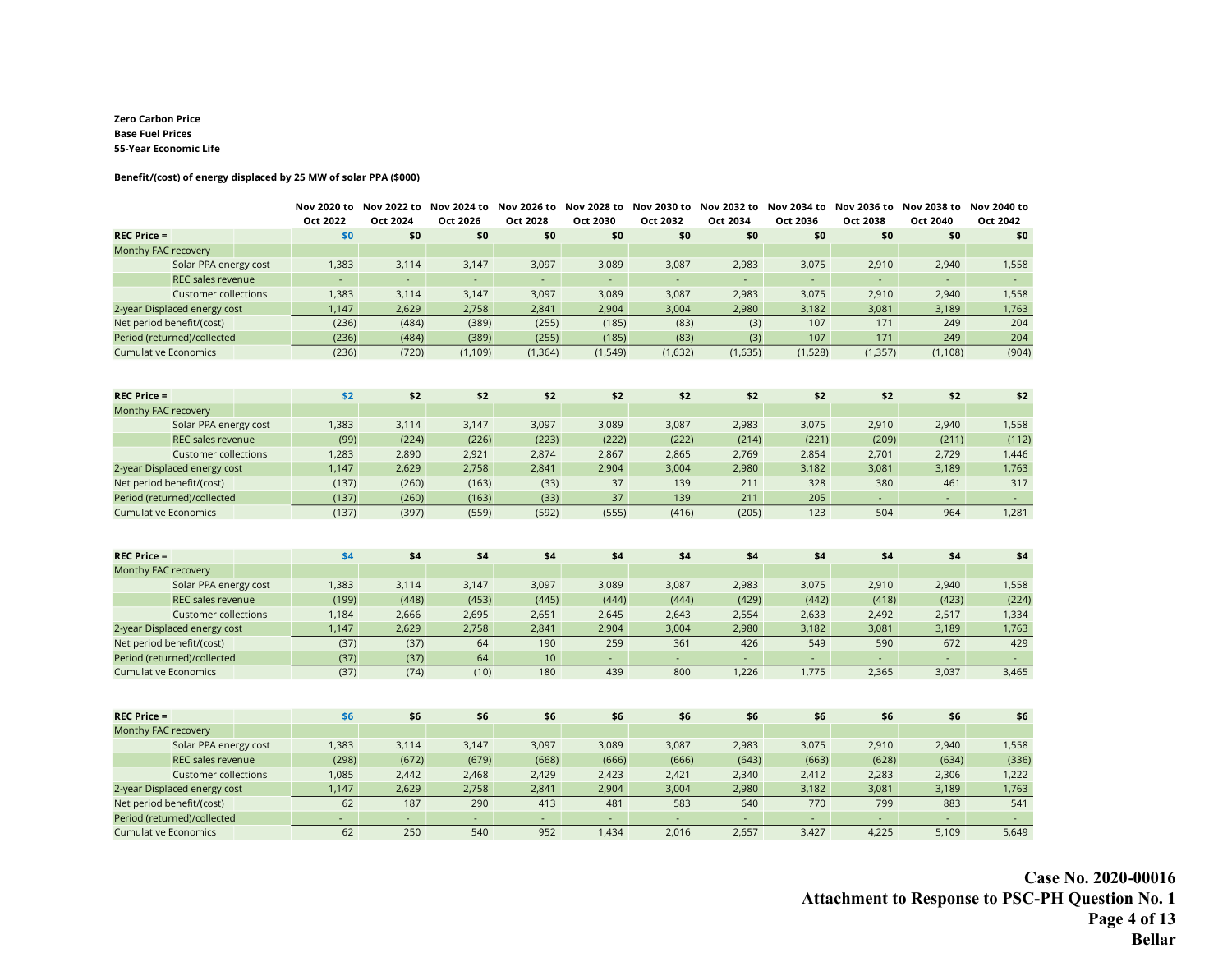#### **Zero Carbon Price Base Fuel Prices 65-Year Economic Life**

#### **Benefit/(cost) of energy displaced by 25 MW of solar PPA (\$000)**

|                              | Oct 2022 | Oct 2024                    | Oct 2026 | Oct 2028 | Nov 2020 to Nov 2022 to Nov 2024 to Nov 2026 to Nov 2028 to Nov 2030 to Nov 2032 to Nov 2034 to Nov 2036 to Nov 2038 to Nov 2040 to<br>Oct 2030 | Oct 2032   | Oct 2034 | Oct 2036         | Oct 2038       | Oct 2040 | Oct 2042            |
|------------------------------|----------|-----------------------------|----------|----------|-------------------------------------------------------------------------------------------------------------------------------------------------|------------|----------|------------------|----------------|----------|---------------------|
| $REC$ Price =                | \$0      | \$0                         | \$0      | \$0      | \$0                                                                                                                                             | \$0        | \$0      | \$0              | \$0            | \$0      | \$0                 |
| Monthy FAC recovery          |          |                             |          |          |                                                                                                                                                 |            |          |                  |                |          |                     |
| Solar PPA energy cost        | 1,383    | 3,114                       | 3,147    | 3,097    | 3,089                                                                                                                                           | 3,087      | 2,983    | 3,075            | 2,910          | 2,940    | 1,558               |
| REC sales revenue            |          | ÷.                          | ä,       | ÷.       | ÷,                                                                                                                                              | ÷,         | ÷,       | $\blacksquare$   | $\blacksquare$ |          | $\omega_{\rm c}$    |
| <b>Customer collections</b>  | 1,383    | 3,114                       | 3,147    | 3,097    | 3,089                                                                                                                                           | 3,087      | 2,983    | 3,075            | 2,910          | 2,940    | 1,558               |
| 2-year Displaced energy cost | 1,147    | 2,629                       | 2,755    | 2,854    | 2,938                                                                                                                                           | 3,070      | 3,124    | 3,375            | 3,315          | 3,470    | 1,872               |
| Net period benefit/(cost)    | (236)    | (485)                       | (392)    | (243)    | (150)                                                                                                                                           | (17)       | 141      | 300              | 404            | 529      | 314                 |
| Period (returned)/collected  | (236)    | (485)                       | (392)    | (243)    | (150)                                                                                                                                           | (17)       | 141      | 300              | 404            | 529      | 148                 |
| <b>Cumulative Economics</b>  | (236)    | (721)                       | (1, 113) | (1, 355) | (1,506)                                                                                                                                         | (1,523)    | (1, 382) | (1,082)          | (677)          | (148)    | 166                 |
|                              |          |                             |          |          |                                                                                                                                                 |            |          |                  |                |          |                     |
| <b>REC Price =</b>           | \$2      | \$2                         | \$2      | \$2      | \$2                                                                                                                                             | \$2        | \$2      | \$2              | \$2            | \$2      | \$2                 |
| Monthy FAC recovery          |          |                             |          |          |                                                                                                                                                 |            |          |                  |                |          |                     |
| Solar PPA energy cost        | 1,383    | 3,114                       | 3,147    | 3,097    | 3,089                                                                                                                                           | 3,087      | 2,983    | 3,075            | 2,910          | 2,940    | 1,558               |
| REC sales revenue            | (99)     | (224)                       | (226)    | (223)    | (222)                                                                                                                                           | (222)      | (214)    | (221)            | (209)          | (211)    | (112)               |
| <b>Customer collections</b>  | 1,283    | 2,890                       | 2,921    | 2,874    | 2,867                                                                                                                                           | 2,865      | 2,769    | 2,854            | 2,701          | 2,729    | 1,446               |
| 2-year Displaced energy cost | 1,147    | 2,629                       | 2,755    | 2,854    | 2,938                                                                                                                                           | 3,070      | 3,124    | 3,375            | 3,315          | 3,470    | 1,872               |
| Net period benefit/(cost)    | (137)    | (261)                       | (166)    | (20)     | 72                                                                                                                                              | 205        | 356      | 521              | 614            | 741      | 426                 |
| Period (returned)/collected  | (137)    | (261)                       | (166)    | (20)     | 72                                                                                                                                              | 205        | 307      | $\Delta \sim 10$ | $\sim$         | $\sim$   | $\sim$              |
| <b>Cumulative Economics</b>  | (137)    | (397)                       | (563)    | (583)    | (512)                                                                                                                                           | (307)      | 49       | 570              | 1,184          | 1,925    | 2,350               |
|                              |          |                             |          |          |                                                                                                                                                 |            |          |                  |                |          |                     |
| <b>REC Price =</b>           | \$4      | \$4                         | \$4      | \$4      | \$4                                                                                                                                             | \$4        | \$4      | \$4              | \$4            | \$4      | \$4                 |
| Monthy FAC recovery          |          |                             |          |          |                                                                                                                                                 |            |          |                  |                |          |                     |
| Solar PPA energy cost        | 1,383    | 3,114                       | 3,147    | 3,097    | 3,089                                                                                                                                           | 3,087      | 2,983    | 3,075            | 2,910          | 2,940    | 1,558               |
| <b>REC sales revenue</b>     | (199)    | (448)                       | (453)    | (445)    | (444)                                                                                                                                           | (444)      | (429)    | (442)            | (418)          | (423)    | (224)               |
| <b>Customer collections</b>  | 1,184    | 2,666                       | 2,695    | 2,651    | 2,645                                                                                                                                           | 2,643      | 2,554    | 2,633            | 2,492          | 2,517    | 1,334               |
| 2-year Displaced energy cost | 1,147    | 2,629                       | 2,755    | 2,854    | 2,938                                                                                                                                           | 3,070      | 3,124    | 3,375            | 3,315          | 3,470    | 1,872               |
| Net period benefit/(cost)    | (37)     | (37)                        | 60       | 203      | 294                                                                                                                                             | 427        | 570      | 742              | 823            | 952      | 538                 |
| Period (returned)/collected  | (37)     | (37)                        | 60       | 14       |                                                                                                                                                 | $\omega$ . | ÷.       | ÷.               |                |          |                     |
| <b>Cumulative Economics</b>  | (37)     | (74)                        | (14)     | 189      | 483                                                                                                                                             | 909        | 1,480    | 2,222            | 3,045          | 3,997    | 4,534               |
|                              |          |                             |          |          |                                                                                                                                                 |            |          |                  |                |          |                     |
| $REC$ Price =                | \$6      | \$6                         | \$6      | \$6      | \$6                                                                                                                                             | \$6        | \$6      | \$6              | \$6            | \$6      | \$6                 |
| Monthy FAC recovery          |          |                             |          |          |                                                                                                                                                 |            |          |                  |                |          |                     |
| Solar PPA energy cost        | 1,383    | 3,114                       | 3,147    | 3,097    | 3,089                                                                                                                                           | 3,087      | 2,983    | 3,075            | 2,910          | 2,940    | 1,558               |
| REC sales revenue            | (298)    | (672)                       | (679)    | (668)    | (666)                                                                                                                                           | (666)      | (643)    | (663)            | (628)          | (634)    | (336)               |
| <b>Customer collections</b>  | 1,085    | 2,442                       | 2,468    | 2,429    | 2,423                                                                                                                                           | 2,421      | 2,340    | 2,412            | 2,283          | 2,306    | 1,222               |
| 2-year Displaced energy cost | 1,147    | 2,629                       | 2,755    | 2,854    | 2,938                                                                                                                                           | 3,070      | 3,124    | 3,375            | 3,315          | 3,470    | 1,872               |
| Net period benefit/(cost)    | 62       | 187                         | 287      | 425      | 516                                                                                                                                             | 649        | 785      | 963              | 1,032          | 1,164    | 650                 |
| Period (returned)/collected  | $\sim$   | $\mathcal{L}_{\mathcal{A}}$ | ÷.       | ÷.       | $\omega$                                                                                                                                        |            | ÷.       |                  | ÷.             |          | $\omega_{\rm{eff}}$ |
| <b>Cumulative Economics</b>  | 62       | 249                         | 536      | 961      | 1,477                                                                                                                                           | 2,126      | 2,910    | 3,873            | 4,906          | 6,069    | 6,719               |

**Case No. 2020-00016 Attachment to Response to PSC-PH Question No. 1 Page 5 of 13 Bellar**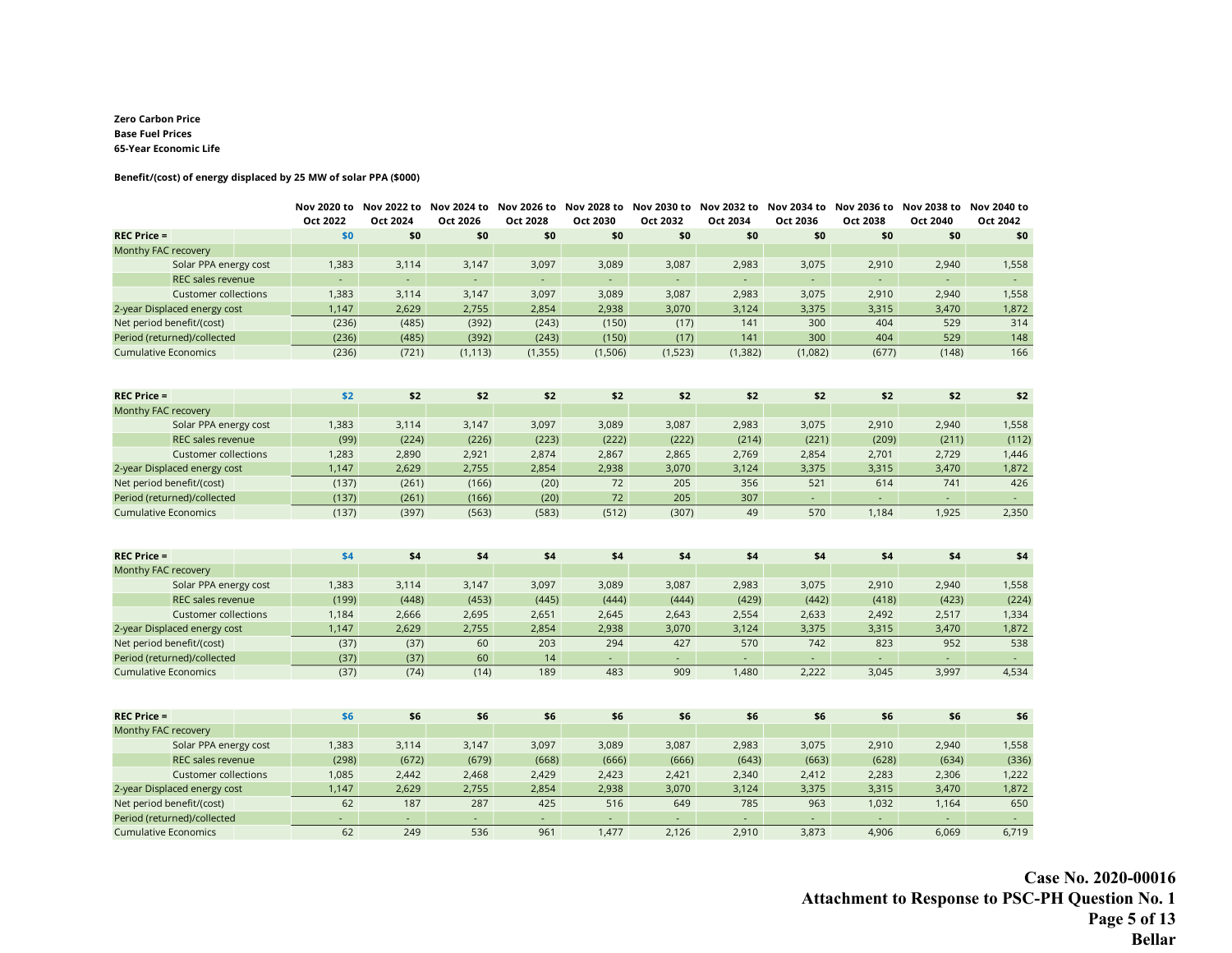#### **Zero Carbon Price High Fuel Prices 55-Year Economic Life**

#### **Benefit/(cost) of energy displaced by 25 MW of solar PPA (\$000)**

|                              | Oct 2022       | Oct 2024                    | Oct 2026 | Oct 2028         | Nov 2020 to Nov 2022 to Nov 2024 to Nov 2026 to Nov 2028 to Nov 2030 to Nov 2032 to Nov 2034 to Nov 2036 to Nov 2038 to Nov 2040 to<br>Oct 2030 | Oct 2032 | Oct 2034                    | Oct 2036                    | Oct 2038                    | Oct 2040                    | Oct 2042            |
|------------------------------|----------------|-----------------------------|----------|------------------|-------------------------------------------------------------------------------------------------------------------------------------------------|----------|-----------------------------|-----------------------------|-----------------------------|-----------------------------|---------------------|
| <b>REC Price =</b>           | \$0            | \$0                         | \$0      | \$0              | \$0                                                                                                                                             | \$0      | \$0                         | \$0                         | \$0                         | \$0                         | \$0                 |
| Monthy FAC recovery          |                |                             |          |                  |                                                                                                                                                 |          |                             |                             |                             |                             |                     |
| Solar PPA energy cost        | 1,383          | 3,114                       | 3,147    | 3,097            | 3,089                                                                                                                                           | 3,087    | 2,983                       | 3,075                       | 2,910                       | 2,940                       | 1,558               |
| REC sales revenue            | $\blacksquare$ | $\mathcal{L}_{\mathcal{A}}$ | ÷.       | $\omega_{\rm c}$ | $\mathcal{L}_{\mathcal{A}}$                                                                                                                     | ÷.       | $\omega$                    | ÷.                          | $\mathcal{L}_{\mathcal{C}}$ | $\mathcal{L}_{\mathcal{A}}$ | $\omega_{\rm c}$    |
| <b>Customer collections</b>  | 1,383          | 3,114                       | 3,147    | 3,097            | 3,089                                                                                                                                           | 3,087    | 2,983                       | 3,075                       | 2,910                       | 2,940                       | 1,558               |
| 2-year Displaced energy cost | 1,212          | 2,840                       | 3,034    | 3,168            | 3,276                                                                                                                                           | 3,484    | 3,605                       | 3,955                       | 4,030                       | 4,268                       | 2,385               |
| Net period benefit/(cost)    | (171)          | (273)                       | (113)    | 71               | 187                                                                                                                                             | 397      | 622                         | 880                         | 1,119                       | 1,328                       | 827                 |
| Period (returned)/collected  | (171)          | (273)                       | (113)    | 71               | 187                                                                                                                                             | 299      | ÷.                          | $\mathcal{L}^{\mathcal{A}}$ | ۰                           | $\omega$                    | $\omega_{\rm{eff}}$ |
| <b>Cumulative Economics</b>  | (171)          | (444)                       | (557)    | (486)            | (299)                                                                                                                                           | 98       | 720                         | 1,601                       | 2,720                       | 4,048                       | 4,874               |
|                              |                |                             |          |                  |                                                                                                                                                 |          |                             |                             |                             |                             |                     |
| $REC$ Price =                | \$2            | \$2                         | \$2      | \$2              | \$2                                                                                                                                             | \$2      | \$2                         | \$2                         | \$2                         | \$2                         | \$2                 |
| Monthy FAC recovery          |                |                             |          |                  |                                                                                                                                                 |          |                             |                             |                             |                             |                     |
| Solar PPA energy cost        | 1,383          | 3,114                       | 3,147    | 3,097            | 3,089                                                                                                                                           | 3,087    | 2,983                       | 3,075                       | 2,910                       | 2,940                       | 1,558               |
| REC sales revenue            | (99)           | (224)                       | (226)    | (223)            | (222)                                                                                                                                           | (222)    | (214)                       | (221)                       | (209)                       | (211)                       | (112)               |
| <b>Customer collections</b>  | 1,283          | 2,890                       | 2,921    | 2,874            | 2,867                                                                                                                                           | 2,865    | 2,769                       | 2,854                       | 2,701                       | 2,729                       | 1,446               |
| 2-year Displaced energy cost | 1,212          | 2,840                       | 3,034    | 3,168            | 3,276                                                                                                                                           | 3,484    | 3,605                       | 3,955                       | 4,030                       | 4,268                       | 2,385               |
| Net period benefit/(cost)    | (71)           | (49)                        | 113      | 294              | 409                                                                                                                                             | 619      | 836                         | 1,101                       | 1,329                       | 1,539                       | 939                 |
| Period (returned)/collected  | (71)           | (49)                        | 113      | $\overline{7}$   | $\sim$                                                                                                                                          | $\sim$   | $\mathcal{L}_{\mathcal{A}}$ | $\sim$                      | $\omega_{\rm c}$            | $\sim$                      | $\omega_{\rm{eff}}$ |
| <b>Cumulative Economics</b>  | (71)           | (121)                       | (7)      | 286              | 695                                                                                                                                             | 1,315    | 2,151                       | 3,252                       | 4,581                       | 6,120                       | 7,059               |
|                              |                |                             |          |                  |                                                                                                                                                 |          |                             |                             |                             |                             |                     |
| <b>REC Price =</b>           | \$4            | \$4                         | \$4      | \$4              | \$4                                                                                                                                             | \$4      | \$4                         | \$4                         | \$4                         | \$4                         | \$4                 |
| Monthy FAC recovery          |                |                             |          |                  |                                                                                                                                                 |          |                             |                             |                             |                             |                     |
| Solar PPA energy cost        | 1,383          | 3,114                       | 3,147    | 3,097            | 3,089                                                                                                                                           | 3,087    | 2,983                       | 3,075                       | 2,910                       | 2,940                       | 1,558               |
| <b>REC sales revenue</b>     | (199)          | (448)                       | (453)    | (445)            | (444)                                                                                                                                           | (444)    | (429)                       | (442)                       | (418)                       | (423)                       | (224)               |
| <b>Customer collections</b>  | 1,184          | 2,666                       | 2,695    | 2,651            | 2,645                                                                                                                                           | 2,643    | 2,554                       | 2,633                       | 2,492                       | 2,517                       | 1,334               |
| 2-year Displaced energy cost | 1,212          | 2,840                       | 3,034    | 3,168            | 3,276                                                                                                                                           | 3,484    | 3,605                       | 3,955                       | 4,030                       | 4,268                       | 2,385               |
| Net period benefit/(cost)    | 28             | 174                         | 340      | 516              | 631                                                                                                                                             | 841      | 1,051                       | 1,322                       | 1,538                       | 1,750                       | 1,051               |
| Period (returned)/collected  |                | ÷.                          | ÷.       | $\sim$           | ÷.                                                                                                                                              |          | ÷.                          | ÷.                          | $\omega_{\rm c}$            | $\sim$                      | $\Delta \sim 1$     |
| <b>Cumulative Economics</b>  | 28             | 202                         | 542      | 1,058            | 1,690                                                                                                                                           | 2,531    | 3,582                       | 4,904                       | 6,442                       | 8,192                       | 9,243               |
|                              |                |                             |          |                  |                                                                                                                                                 |          |                             |                             |                             |                             |                     |
| <b>REC Price =</b>           | \$6            | \$6                         | \$6      | \$6              | \$6                                                                                                                                             | \$6      | \$6                         | \$6                         | \$6                         | \$6                         | \$6                 |
| Monthy FAC recovery          |                |                             |          |                  |                                                                                                                                                 |          |                             |                             |                             |                             |                     |
| Solar PPA energy cost        | 1,383          | 3,114                       | 3,147    | 3,097            | 3,089                                                                                                                                           | 3,087    | 2,983                       | 3,075                       | 2,910                       | 2,940                       | 1,558               |
| REC sales revenue            | (298)          | (672)                       | (679)    | (668)            | (666)                                                                                                                                           | (666)    | (643)                       | (663)                       | (628)                       | (634)                       | (336)               |
| <b>Customer collections</b>  | 1,085          | 2,442                       | 2,468    | 2,429            | 2,423                                                                                                                                           | 2,421    | 2,340                       | 2,412                       | 2,283                       | 2,306                       | 1,222               |
| 2-year Displaced energy cost | 1,212          | 2,840                       | 3,034    | 3,168            | 3,276                                                                                                                                           | 3,484    | 3,605                       | 3,955                       | 4,030                       | 4,268                       | 2,385               |
| Net period benefit/(cost)    | 127            | 398                         | 566      | 739              | 853                                                                                                                                             | 1,063    | 1,265                       | 1,543                       | 1,747                       | 1,962                       | 1,163               |
| Period (returned)/collected  | ÷.             | $\omega$                    | ÷.       | $\omega$ .       | $\omega$                                                                                                                                        | $\omega$ | $\omega$                    | $\sim$                      | $\omega$                    | ÷.                          | $\Delta \sim 1$     |
| <b>Cumulative Economics</b>  | 127            | 526                         | 1,092    | 1,830            | 2,684                                                                                                                                           | 3,747    | 5,012                       | 6,556                       | 8,303                       | 10,264                      | 11,427              |

**Case No. 2020-00016 Attachment to Response to PSC-PH Question No. 1 Page 6 of 13 Bellar**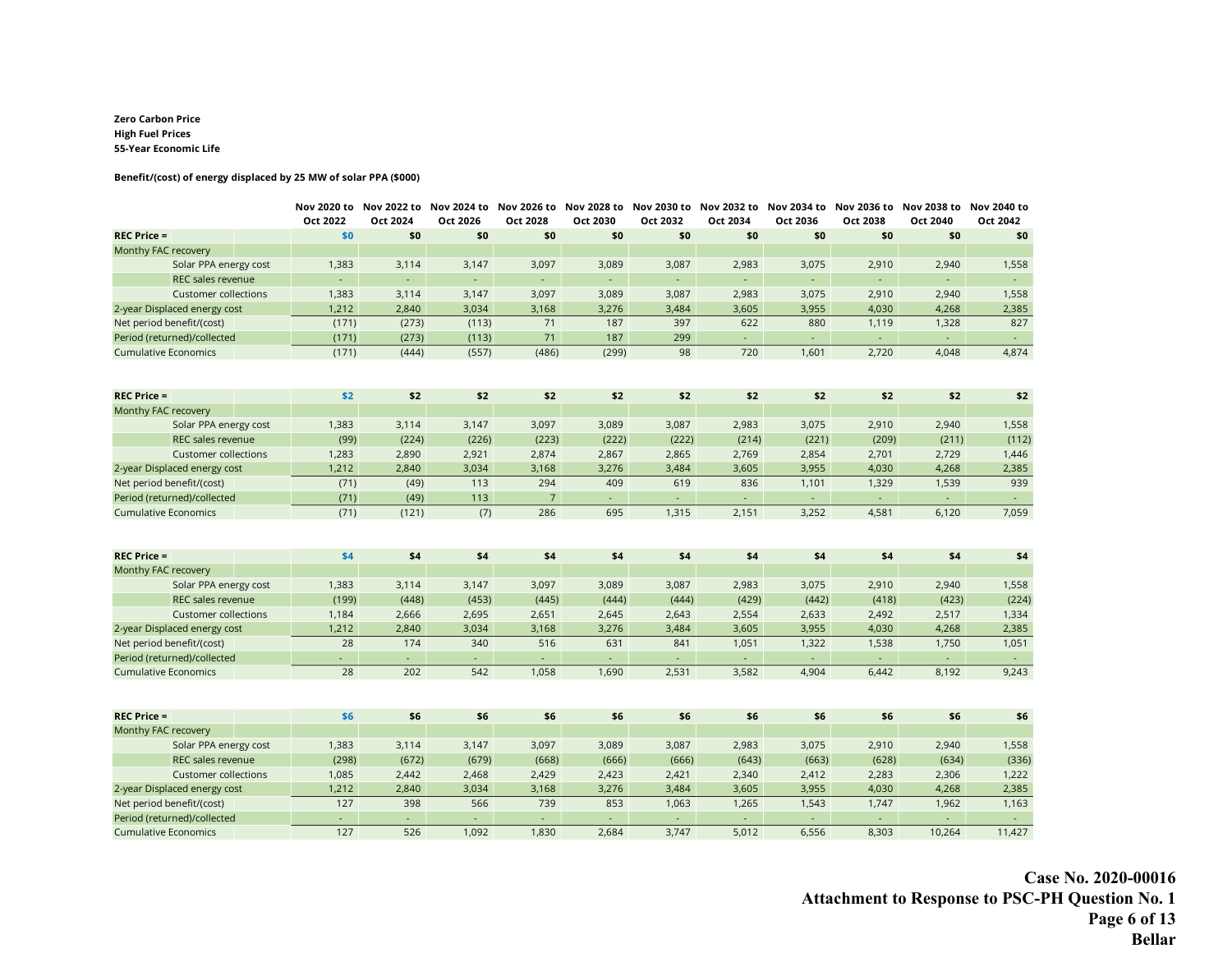#### **Zero Carbon Price High Fuel Prices 65-Year Economic Life**

#### **Benefit/(cost) of energy displaced by 25 MW of solar PPA (\$000)**

|                              | Oct 2022 | Nov 2020 to Nov 2022 to Nov 2024 to Nov 2026 to Nov 2028 to Nov 2030 to Nov 2032 to Nov 2034 to Nov 2036 to Nov 2038 to Nov 2040 to<br>Oct 2024 | Oct 2026 | Oct 2028         | Oct 2030 | Oct 2032 | Oct 2034                    | Oct 2036                    | Oct 2038                    | Oct 2040                    | Oct 2042            |
|------------------------------|----------|-------------------------------------------------------------------------------------------------------------------------------------------------|----------|------------------|----------|----------|-----------------------------|-----------------------------|-----------------------------|-----------------------------|---------------------|
| <b>REC Price =</b>           | \$0      | \$0                                                                                                                                             | \$0      | \$0              | \$0      | \$0      | \$0                         | \$0                         | \$0                         | \$0                         | \$0                 |
| Monthy FAC recovery          |          |                                                                                                                                                 |          |                  |          |          |                             |                             |                             |                             |                     |
| Solar PPA energy cost        | 1,383    | 3,114                                                                                                                                           | 3,147    | 3,097            | 3,089    | 3,087    | 2,983                       | 3,075                       | 2,910                       | 2,940                       | 1,558               |
| REC sales revenue            |          | $\mathcal{L}_{\mathcal{A}}$                                                                                                                     | ÷.       | $\omega_{\rm c}$ | $\sim$   | ÷.       | $\omega$                    | ÷.                          | $\mathcal{L}_{\mathcal{C}}$ | $\mathcal{L}_{\mathcal{A}}$ | $\omega_{\rm{eff}}$ |
| <b>Customer collections</b>  | 1,383    | 3,114                                                                                                                                           | 3,147    | 3,097            | 3,089    | 3,087    | 2,983                       | 3,075                       | 2,910                       | 2,940                       | 1,558               |
| 2-year Displaced energy cost | 1,212    | 2,834                                                                                                                                           | 3,024    | 3,154            | 3,222    | 3,383    | 3,493                       | 3,824                       | 3,838                       | 4,208                       | 2,317               |
| Net period benefit/(cost)    | (171)    | (280)                                                                                                                                           | (123)    | 57               | 133      | 295      | 510                         | 748                         | 927                         | 1,268                       | 758                 |
| Period (returned)/collected  | (171)    | (280)                                                                                                                                           | (123)    | 57               | 133      | 295      | 88                          | $\mathcal{L}_{\mathcal{A}}$ | $\omega$                    | $\omega$                    | $\omega_{\rm{eff}}$ |
| <b>Cumulative Economics</b>  | (171)    | (450)                                                                                                                                           | (574)    | (516)            | (383)    | (88)     | 422                         | 1,170                       | 2,098                       | 3,366                       | 4,124               |
|                              |          |                                                                                                                                                 |          |                  |          |          |                             |                             |                             |                             |                     |
| $REC$ Price =                | \$2      | \$2                                                                                                                                             | \$2      | \$2              | \$2      | \$2      | \$2                         | \$2                         | \$2                         | \$2                         | \$2                 |
| Monthy FAC recovery          |          |                                                                                                                                                 |          |                  |          |          |                             |                             |                             |                             |                     |
| Solar PPA energy cost        | 1,383    | 3,114                                                                                                                                           | 3,147    | 3,097            | 3,089    | 3,087    | 2,983                       | 3,075                       | 2,910                       | 2,940                       | 1,558               |
| REC sales revenue            | (99)     | (224)                                                                                                                                           | (226)    | (223)            | (222)    | (222)    | (214)                       | (221)                       | (209)                       | (211)                       | (112)               |
| <b>Customer collections</b>  | 1,283    | 2,890                                                                                                                                           | 2,921    | 2,874            | 2,867    | 2,865    | 2,769                       | 2,854                       | 2,701                       | 2,729                       | 1,446               |
| 2-year Displaced energy cost | 1,212    | 2,834                                                                                                                                           | 3,024    | 3,154            | 3,222    | 3,383    | 3,493                       | 3,824                       | 3,838                       | 4,208                       | 2,317               |
| Net period benefit/(cost)    | (71)     | (56)                                                                                                                                            | 103      | 280              | 355      | 517      | 724                         | 969                         | 1,136                       | 1,480                       | 871                 |
| Period (returned)/collected  | (71)     | (56)                                                                                                                                            | 103      | 24               | $\omega$ | $\omega$ | $\mathcal{L}_{\mathcal{A}}$ | $\sim$                      | $\omega_{\rm c}$            | $\blacksquare$              | $\omega_{\rm{eff}}$ |
| <b>Cumulative Economics</b>  | (71)     | (127)                                                                                                                                           | (24)     | 256              | 611      | 1,128    | 1,853                       | 2,822                       | 3,958                       | 5,438                       | 6,309               |
|                              |          |                                                                                                                                                 |          |                  |          |          |                             |                             |                             |                             |                     |
| <b>REC Price =</b>           | \$4      | \$4                                                                                                                                             | \$4      | \$4              | \$4      | \$4      | \$4                         | \$4                         | \$4                         | \$4                         | \$4                 |
| Monthy FAC recovery          |          |                                                                                                                                                 |          |                  |          |          |                             |                             |                             |                             |                     |
| Solar PPA energy cost        | 1,383    | 3,114                                                                                                                                           | 3,147    | 3,097            | 3,089    | 3,087    | 2,983                       | 3,075                       | 2,910                       | 2,940                       | 1,558               |
| <b>REC sales revenue</b>     | (199)    | (448)                                                                                                                                           | (453)    | (445)            | (444)    | (444)    | (429)                       | (442)                       | (418)                       | (423)                       | (224)               |
| <b>Customer collections</b>  | 1,184    | 2,666                                                                                                                                           | 2,695    | 2,651            | 2,645    | 2,643    | 2,554                       | 2,633                       | 2,492                       | 2,517                       | 1,334               |
| 2-year Displaced energy cost | 1,212    | 2,834                                                                                                                                           | 3,024    | 3,154            | 3,222    | 3,383    | 3,493                       | 3,824                       | 3,838                       | 4,208                       | 2,317               |
| Net period benefit/(cost)    | 28       | 168                                                                                                                                             | 329      | 503              | 577      | 739      | 939                         | 1,191                       | 1,346                       | 1,691                       | 983                 |
| Period (returned)/collected  |          | ÷.                                                                                                                                              | ÷.       | ÷.               | ÷.       |          | ÷.                          | ω.                          | ÷.                          | ÷.                          | $\omega_{\rm{eff}}$ |
| <b>Cumulative Economics</b>  | 28       | 196                                                                                                                                             | 525      | 1,028            | 1,605    | 2,344    | 3,283                       | 4,474                       | 5,819                       | 7,510                       | 8,493               |
|                              |          |                                                                                                                                                 |          |                  |          |          |                             |                             |                             |                             |                     |
| <b>REC Price =</b>           | \$6      | \$6                                                                                                                                             | \$6      | \$6              | \$6      | \$6      | \$6                         | \$6                         | \$6                         | \$6                         | \$6                 |
| Monthy FAC recovery          |          |                                                                                                                                                 |          |                  |          |          |                             |                             |                             |                             |                     |
| Solar PPA energy cost        | 1,383    | 3,114                                                                                                                                           | 3,147    | 3,097            | 3,089    | 3,087    | 2,983                       | 3,075                       | 2,910                       | 2,940                       | 1,558               |
| REC sales revenue            | (298)    | (672)                                                                                                                                           | (679)    | (668)            | (666)    | (666)    | (643)                       | (663)                       | (628)                       | (634)                       | (336)               |
| <b>Customer collections</b>  | 1,085    | 2,442                                                                                                                                           | 2,468    | 2,429            | 2,423    | 2,421    | 2,340                       | 2,412                       | 2,283                       | 2,306                       | 1,222               |
| 2-year Displaced energy cost | 1,212    | 2,834                                                                                                                                           | 3,024    | 3,154            | 3,222    | 3,383    | 3,493                       | 3,824                       | 3,838                       | 4,208                       | 2,317               |
| Net period benefit/(cost)    | 127      | 392                                                                                                                                             | 556      | 725              | 799      | 961      | 1,153                       | 1,412                       | 1,555                       | 1,902                       | 1,095               |
| Period (returned)/collected  | ÷.       | $\omega$                                                                                                                                        | ÷.       | $\omega$ .       | $\omega$ | $\omega$ | $\omega$                    | $\sim$                      | $\omega$                    | $\omega$                    | $\Delta \sim 1$     |
| <b>Cumulative Economics</b>  | 127      | 519                                                                                                                                             | 1,075    | 1,800            | 2,599    | 3,561    | 4,714                       | 6,125                       | 7,680                       | 9,583                       | 10,677              |

**Case No. 2020-00016 Attachment to Response to PSC-PH Question No. 1 Page 7 of 13 Bellar**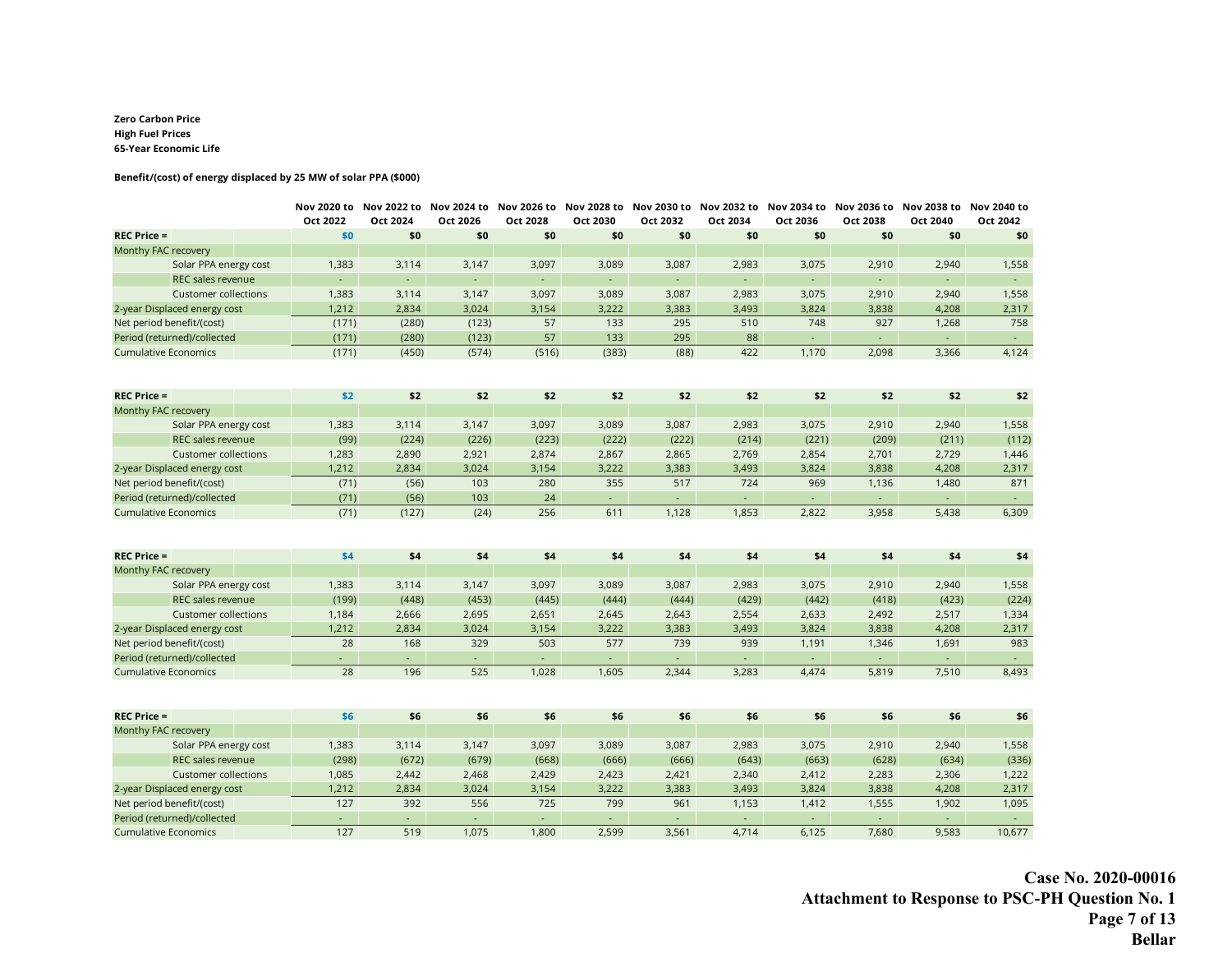#### **High Carbon Price Low Fuel Prices 55-Year Economic Life**

#### **Benefit/(cost) of energy displaced by 25 MW of solar PPA (\$000)**

|                              | Oct 2022       | Nov 2020 to Nov 2022 to Nov 2024 to Nov 2026 to Nov 2028 to Nov 2030 to Nov 2032 to Nov 2034 to Nov 2036 to Nov 2038 to Nov 2040 to<br>Oct 2024 | Oct 2026                    | Oct 2028                  | Oct 2030          | Oct 2032                    | Oct 2034                    | Oct 2036                  | Oct 2038        | Oct 2040                 | Oct 2042                   |
|------------------------------|----------------|-------------------------------------------------------------------------------------------------------------------------------------------------|-----------------------------|---------------------------|-------------------|-----------------------------|-----------------------------|---------------------------|-----------------|--------------------------|----------------------------|
| <b>REC Price =</b>           | \$0            | \$0                                                                                                                                             | \$0                         | \$0                       | \$0               | \$0                         | \$0                         | \$0                       | \$0             | \$0                      | \$0                        |
| Monthy FAC recovery          |                |                                                                                                                                                 |                             |                           |                   |                             |                             |                           |                 |                          |                            |
| Solar PPA energy cost        | 1,383          | 3,114                                                                                                                                           | 3,147                       | 3,097                     | 3,089             | 3,087                       | 2,983                       | 3,075                     | 2,910           | 2,940                    | 1,558                      |
| REC sales revenue            |                | ÷.                                                                                                                                              | $\mathcal{L}_{\mathcal{C}}$ | ÷.                        | ÷.                | $\mathcal{L}_{\mathcal{A}}$ | $\mathcal{L}_{\mathcal{C}}$ | $\omega_{\rm{eff}}$       | ÷.              | ÷,                       | $\omega_{\rm{eff}}$        |
| <b>Customer collections</b>  | 1,383          | 3,114                                                                                                                                           | 3,147                       | 3,097                     | 3,089             | 3,087                       | 2,983                       | 3,075                     | 2,910           | 2,940                    | 1,558                      |
| 2-year Displaced energy cost | 1,125          | 2,553                                                                                                                                           | 3,427                       | 4,562                     | 4,549             | 4,645                       | 4,235                       | 4,526                     | 4,147           | 4,044                    | 2,222                      |
| Net period benefit/(cost)    | (258)          | (561)                                                                                                                                           | 280                         | 1,465                     | 1,460             | 1,558                       | 1,252                       | 1,451                     | 1,236           | 1,104                    | 664                        |
| Period (returned)/collected  | (258)          | (561)                                                                                                                                           | 280                         | 539                       | $\sim$            | $\Delta \phi$               | $\omega$                    | $\Delta \sim 10$          | $\omega$ .      | $\sim$                   | $\omega_{\rm{eff}}$        |
| <b>Cumulative Economics</b>  | (258)          | (819)                                                                                                                                           | (539)                       | 927                       | 2,387             | 3,944                       | 5,197                       | 6,647                     | 7,884           | 8,988                    | 9,652                      |
|                              |                |                                                                                                                                                 |                             |                           |                   |                             |                             |                           |                 |                          |                            |
| <b>REC Price =</b>           | \$2            | \$2                                                                                                                                             | \$2                         | \$2                       | \$2               | \$2                         | \$2                         | \$2                       | \$2             | \$2                      | \$2                        |
| Monthy FAC recovery          |                |                                                                                                                                                 |                             |                           |                   |                             |                             |                           |                 |                          |                            |
| Solar PPA energy cost        | 1,383          | 3,114                                                                                                                                           | 3,147                       | 3,097                     | 3,089             | 3,087                       | 2,983                       | 3,075                     | 2,910           | 2,940                    | 1,558                      |
| REC sales revenue            | (99)           | (224)                                                                                                                                           | (226)                       | (223)                     | (222)             | (222)                       | (214)                       | (221)                     | (209)           | (211)                    | (112)                      |
| <b>Customer collections</b>  | 1,283          | 2,890                                                                                                                                           | 2,921                       | 2,874                     | 2,867             | 2,865                       | 2,769                       | 2,854                     | 2,701           | 2,729                    | 1,446                      |
| 2-year Displaced energy cost | 1,125          | 2,553                                                                                                                                           | 3,427                       | 4,562                     | 4,549             | 4,645                       | 4,235                       | 4,526                     | 4,147           | 4,044                    | 2,222                      |
| Net period benefit/(cost)    | (158)          | (337)                                                                                                                                           | 506                         | 1,688                     | 1,682             | 1,780                       | 1,467                       | 1,672                     | 1,446           | 1,315                    | 776                        |
| Period (returned)/collected  | (158)<br>(158) | (337)                                                                                                                                           | 495<br>11                   | $\omega_{\rm c}$<br>1,699 | $\omega$<br>3,381 | $\omega$<br>5,161           | $\omega$<br>6,627           | $\omega_{\rm c}$<br>8,299 | $\sim$<br>9,745 | $\blacksquare$<br>11,060 | $\omega_{\rm c}$<br>11,836 |
| <b>Cumulative Economics</b>  |                | (495)                                                                                                                                           |                             |                           |                   |                             |                             |                           |                 |                          |                            |
| $REC$ Price =                | \$4            | \$4                                                                                                                                             | \$4                         | \$4                       | \$4               | \$4                         | \$4                         | \$4                       | \$4             | \$4                      | \$4                        |
| Monthy FAC recovery          |                |                                                                                                                                                 |                             |                           |                   |                             |                             |                           |                 |                          |                            |
| Solar PPA energy cost        | 1,383          | 3,114                                                                                                                                           | 3,147                       | 3,097                     | 3,089             | 3,087                       | 2,983                       | 3,075                     | 2,910           | 2,940                    | 1,558                      |
| REC sales revenue            | (199)          | (448)                                                                                                                                           | (453)                       | (445)                     | (444)             | (444)                       | (429)                       | (442)                     | (418)           | (423)                    | (224)                      |
| <b>Customer collections</b>  | 1,184          | 2,666                                                                                                                                           | 2,695                       | 2,651                     | 2,645             | 2,643                       | 2,554                       | 2,633                     | 2,492           | 2,517                    | 1,334                      |
| 2-year Displaced energy cost | 1,125          | 2,553                                                                                                                                           | 3,427                       | 4,562                     | 4,549             | 4,645                       | 4,235                       | 4,526                     | 4,147           | 4,044                    | 2,222                      |
| Net period benefit/(cost)    | (59)           | (113)                                                                                                                                           | 733                         | 1,910                     | 1,904             | 2,002                       | 1,681                       | 1,893                     | 1,655           | 1,527                    | 888                        |
| Period (returned)/collected  | (59)           | (113)                                                                                                                                           | 172                         | $\sim$                    | ÷.                |                             | ÷.                          | ÷.                        | ÷.              |                          | $\omega_{\rm{eff}}$        |
| <b>Cumulative Economics</b>  | (59)           | (172)                                                                                                                                           | 560                         | 2,471                     | 4,375             | 6,377                       | 8,058                       | 9,951                     | 11,606          | 13,132                   | 14,021                     |
| $REC$ Price =                | \$6            | \$6                                                                                                                                             | \$6                         | \$6                       | \$6               | \$6                         | \$6                         | \$6                       | \$6             | \$6                      | \$6                        |
| Monthy FAC recovery          |                |                                                                                                                                                 |                             |                           |                   |                             |                             |                           |                 |                          |                            |
| Solar PPA energy cost        | 1,383          | 3,114                                                                                                                                           | 3,147                       | 3,097                     | 3,089             | 3,087                       | 2,983                       | 3,075                     | 2,910           | 2,940                    | 1,558                      |
| REC sales revenue            | (298)          | (672)                                                                                                                                           | (679)                       | (668)                     | (666)             | (666)                       | (643)                       | (663)                     | (628)           | (634)                    | (336)                      |
| <b>Customer collections</b>  | 1,085          | 2,442                                                                                                                                           | 2,468                       | 2,429                     | 2,423             | 2,421                       | 2,340                       | 2,412                     | 2,283           | 2,306                    | 1,222                      |
| 2-year Displaced energy cost | 1,125          | 2,553                                                                                                                                           | 3,427                       | 4,562                     | 4,549             | 4,645                       | 4,235                       | 4,526                     | 4,147           | 4,044                    | 2,222                      |
| Net period benefit/(cost)    | 41             | 111                                                                                                                                             | 959                         | 2,133                     | 2,126             | 2,224                       | 1,896                       | 2,114                     | 1,864           | 1,738                    | 1,000                      |
| Period (returned)/collected  | ÷.             | $\mathcal{L}_{\mathcal{A}}$                                                                                                                     | $\omega$                    | $\sim$                    | $\sim$            | $\omega$                    | $\omega$                    | $\sim$                    | ÷,              | $\omega$                 | $\Delta \sim 1$            |
| <b>Cumulative Economics</b>  | 41             | 151                                                                                                                                             | 1,110                       | 3,243                     | 5,369             | 7,593                       | 9,488                       | 11,602                    | 13,467          | 15,205                   | 16,205                     |

**Case No. 2020-00016 Attachment to Response to PSC-PH Question No. 1 Page 8 of 13 Bellar**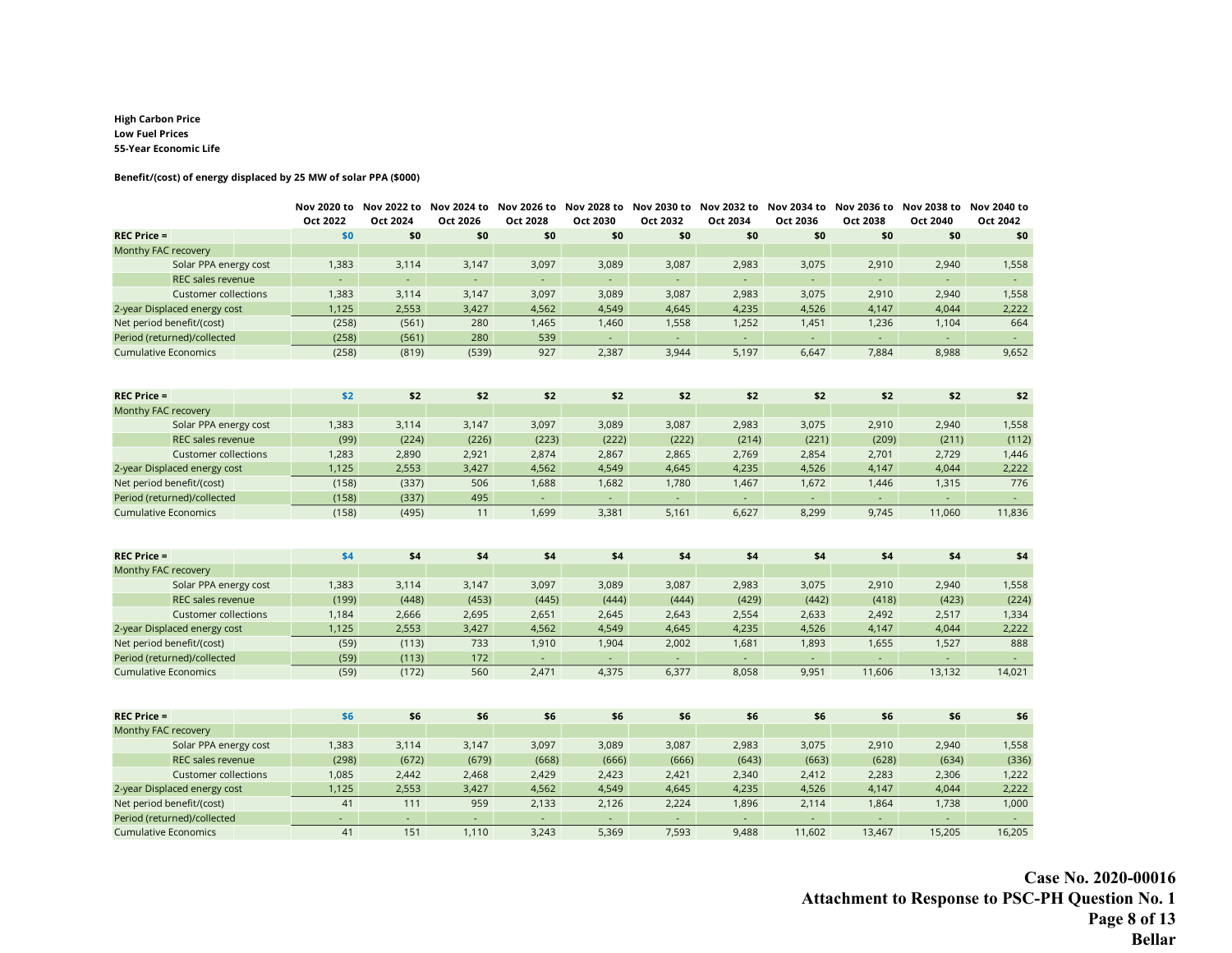#### **High Carbon Price Low Fuel Prices 65-Year Economic Life**

#### **Benefit/(cost) of energy displaced by 25 MW of solar PPA (\$000)**

|                                                            | Oct 2022       | Nov 2020 to Nov 2022 to Nov 2024 to Nov 2026 to Nov 2028 to Nov 2030 to Nov 2032 to Nov 2034 to Nov 2036 to Nov 2038 to Nov 2040 to<br>Oct 2024 | Oct 2026                    | Oct 2028                  | Oct 2030        | Oct 2032                    | Oct 2034                             | Oct 2036            | Oct 2038                   | Oct 2040           | Oct 2042                   |
|------------------------------------------------------------|----------------|-------------------------------------------------------------------------------------------------------------------------------------------------|-----------------------------|---------------------------|-----------------|-----------------------------|--------------------------------------|---------------------|----------------------------|--------------------|----------------------------|
| <b>REC Price =</b>                                         | \$0            | \$0                                                                                                                                             | \$0                         | \$0                       | \$0             | \$0                         | \$0                                  | \$0                 | \$0                        | \$0                | \$0                        |
| Monthy FAC recovery                                        |                |                                                                                                                                                 |                             |                           |                 |                             |                                      |                     |                            |                    |                            |
| Solar PPA energy cost                                      | 1,383          | 3,114                                                                                                                                           | 3,147                       | 3,097                     | 3,089           | 3,087                       | 2,983                                | 3,075               | 2,910                      | 2,940              | 1,558                      |
| <b>REC sales revenue</b>                                   |                | ÷.                                                                                                                                              | $\mathcal{L}_{\mathcal{C}}$ | ÷.                        | ÷.              | $\mathcal{L}_{\mathcal{A}}$ | $\mathcal{L}_{\mathcal{C}}$          | $\omega_{\rm{eff}}$ | ÷.                         | ÷,                 | $\omega_{\rm c}$           |
| <b>Customer collections</b>                                | 1,383          | 3,114                                                                                                                                           | 3,147                       | 3,097                     | 3,089           | 3,087                       | 2,983                                | 3,075               | 2,910                      | 2,940              | 1,558                      |
| 2-year Displaced energy cost                               | 1,125          | 2,551                                                                                                                                           | 3,427                       | 4,660                     | 4,979           | 5,346                       | 5,503                                | 6,043               | 5,912                      | 5,833              | 3,071                      |
| Net period benefit/(cost)                                  | (258)          | (563)                                                                                                                                           | 280                         | 1,563                     | 1,890           | 2,259                       | 2,520                                | 2,968               | 3,002                      | 2,893              | 1,513                      |
| Period (returned)/collected                                | (258)          | (563)                                                                                                                                           | 280                         | 540                       | $\sim$          | $\Delta \phi$               | $\omega$ .                           | $\Delta \sim 10$    | ÷.                         | $\sim$             | $\Delta \sim 1$            |
| <b>Cumulative Economics</b>                                | (258)          | (820)                                                                                                                                           | (540)                       | 1,023                     | 2,913           | 5,172                       | 7,692                                | 10,660              | 13,661                     | 16,554             | 18,067                     |
|                                                            |                |                                                                                                                                                 |                             |                           |                 |                             |                                      |                     |                            |                    |                            |
| <b>REC Price =</b>                                         | \$2            | \$2                                                                                                                                             | \$2                         | \$2                       | \$2             | \$2                         | \$2                                  | \$2                 | \$2                        | \$2                | \$2                        |
| Monthy FAC recovery                                        |                |                                                                                                                                                 |                             |                           |                 |                             |                                      |                     |                            |                    |                            |
| Solar PPA energy cost                                      | 1,383          | 3,114                                                                                                                                           | 3,147                       | 3,097                     | 3,089           | 3,087                       | 2,983                                | 3,075               | 2,910                      | 2,940              | 1,558                      |
| REC sales revenue                                          | (99)           | (224)                                                                                                                                           | (226)                       | (223)                     | (222)           | (222)                       | (214)                                | (221)               | (209)                      | (211)              | (112)                      |
| <b>Customer collections</b>                                | 1,283          | 2,890                                                                                                                                           | 2,921                       | 2,874                     | 2,867           | 2,865                       | 2,769                                | 2,854               | 2,701                      | 2,729              | 1,446                      |
| 2-year Displaced energy cost                               | 1,125          | 2,551                                                                                                                                           | 3,427                       | 4,660                     | 4,979           | 5,346                       | 5,503                                | 6,043               | 5,912                      | 5,833              | 3,071                      |
| Net period benefit/(cost)                                  | (158)          | (339)                                                                                                                                           | 507                         | 1,786                     | 2,112           | 2,481                       | 2,734                                | 3,189               | 3,211                      | 3,104              | 1,625                      |
| Period (returned)/collected<br><b>Cumulative Economics</b> | (158)<br>(158) | (339)                                                                                                                                           | 497<br>9                    | $\omega_{\rm c}$<br>1,795 | $\sim$<br>3,907 | $\sim$<br>6,388             | $\mathcal{L}_{\mathcal{A}}$<br>9,122 | $\omega$<br>12,311  | $\omega_{\rm c}$<br>15,522 | $\omega$<br>18,626 | $\omega_{\rm c}$<br>20,252 |
|                                                            |                | (497)                                                                                                                                           |                             |                           |                 |                             |                                      |                     |                            |                    |                            |
| $REC$ Price =                                              | \$4            | \$4                                                                                                                                             | \$4                         | \$4                       | \$4             | \$4                         | \$4                                  | \$4                 | \$4                        | \$4                | \$4                        |
| Monthy FAC recovery                                        |                |                                                                                                                                                 |                             |                           |                 |                             |                                      |                     |                            |                    |                            |
| Solar PPA energy cost                                      | 1,383          | 3,114                                                                                                                                           | 3,147                       | 3,097                     | 3,089           | 3,087                       | 2,983                                | 3,075               | 2,910                      | 2,940              | 1,558                      |
| REC sales revenue                                          | (199)          | (448)                                                                                                                                           | (453)                       | (445)                     | (444)           | (444)                       | (429)                                | (442)               | (418)                      | (423)              | (224)                      |
| <b>Customer collections</b>                                | 1,184          | 2,666                                                                                                                                           | 2,695                       | 2,651                     | 2,645           | 2,643                       | 2,554                                | 2,633               | 2,492                      | 2,517              | 1,334                      |
| 2-year Displaced energy cost                               | 1,125          | 2,551                                                                                                                                           | 3,427                       | 4,660                     | 4,979           | 5,346                       | 5,503                                | 6,043               | 5,912                      | 5,833              | 3,071                      |
| Net period benefit/(cost)                                  | (59)           | (115)                                                                                                                                           | 733                         | 2,008                     | 2,334           | 2,703                       | 2,949                                | 3,410               | 3,420                      | 3,316              | 1,737                      |
| Period (returned)/collected                                | (59)           | (115)                                                                                                                                           | 174                         | ÷.                        | ÷.              | $\omega$                    | ÷.                                   | ÷.                  | ÷.                         | $\omega$           | $\Delta \sim 10$           |
| <b>Cumulative Economics</b>                                | (59)           | (174)                                                                                                                                           | 559                         | 2,567                     | 4,901           | 7,604                       | 10,553                               | 13,963              | 17,383                     | 20,699             | 22,436                     |
| $REC$ Price =                                              | \$6            | \$6                                                                                                                                             | \$6                         | \$6                       | \$6             | \$6                         | \$6                                  | \$6                 | \$6                        | \$6                | \$6                        |
| Monthy FAC recovery                                        |                |                                                                                                                                                 |                             |                           |                 |                             |                                      |                     |                            |                    |                            |
| Solar PPA energy cost                                      | 1,383          | 3,114                                                                                                                                           | 3,147                       | 3,097                     | 3,089           | 3,087                       | 2,983                                | 3,075               | 2,910                      | 2,940              | 1,558                      |
| REC sales revenue                                          | (298)          | (672)                                                                                                                                           | (679)                       | (668)                     | (666)           | (666)                       | (643)                                | (663)               | (628)                      | (634)              | (336)                      |
| <b>Customer collections</b>                                | 1,085          | 2,442                                                                                                                                           | 2,468                       | 2,429                     | 2,423           | 2,421                       | 2,340                                | 2,412               | 2,283                      | 2,306              | 1,222                      |
| 2-year Displaced energy cost                               | 1,125          | 2,551                                                                                                                                           | 3,427                       | 4,660                     | 4,979           | 5,346                       | 5,503                                | 6,043               | 5,912                      | 5,833              | 3,071                      |
| Net period benefit/(cost)                                  | 41             | 109                                                                                                                                             | 959                         | 2,231                     | 2,556           | 2,925                       | 3,163                                | 3,631               | 3,629                      | 3,527              | 1,849                      |
| Period (returned)/collected                                | ÷.             | $\mathcal{L}_{\mathcal{A}}$                                                                                                                     | $\omega$                    | $\sim$                    | $\sim$          | $\omega$                    | $\omega_{\rm c}$                     | $\omega$            | ÷.                         | $\omega$           | $\Delta \sim 1$            |
| <b>Cumulative Economics</b>                                | 41             | 149                                                                                                                                             | 1,108                       | 3,339                     | 5,895           | 8,820                       | 11,983                               | 15,615              | 19,244                     | 22,771             | 24,620                     |

**Case No. 2020-00016 Attachment to Response to PSC-PH Question No. 1 Page 9 of 13 Bellar**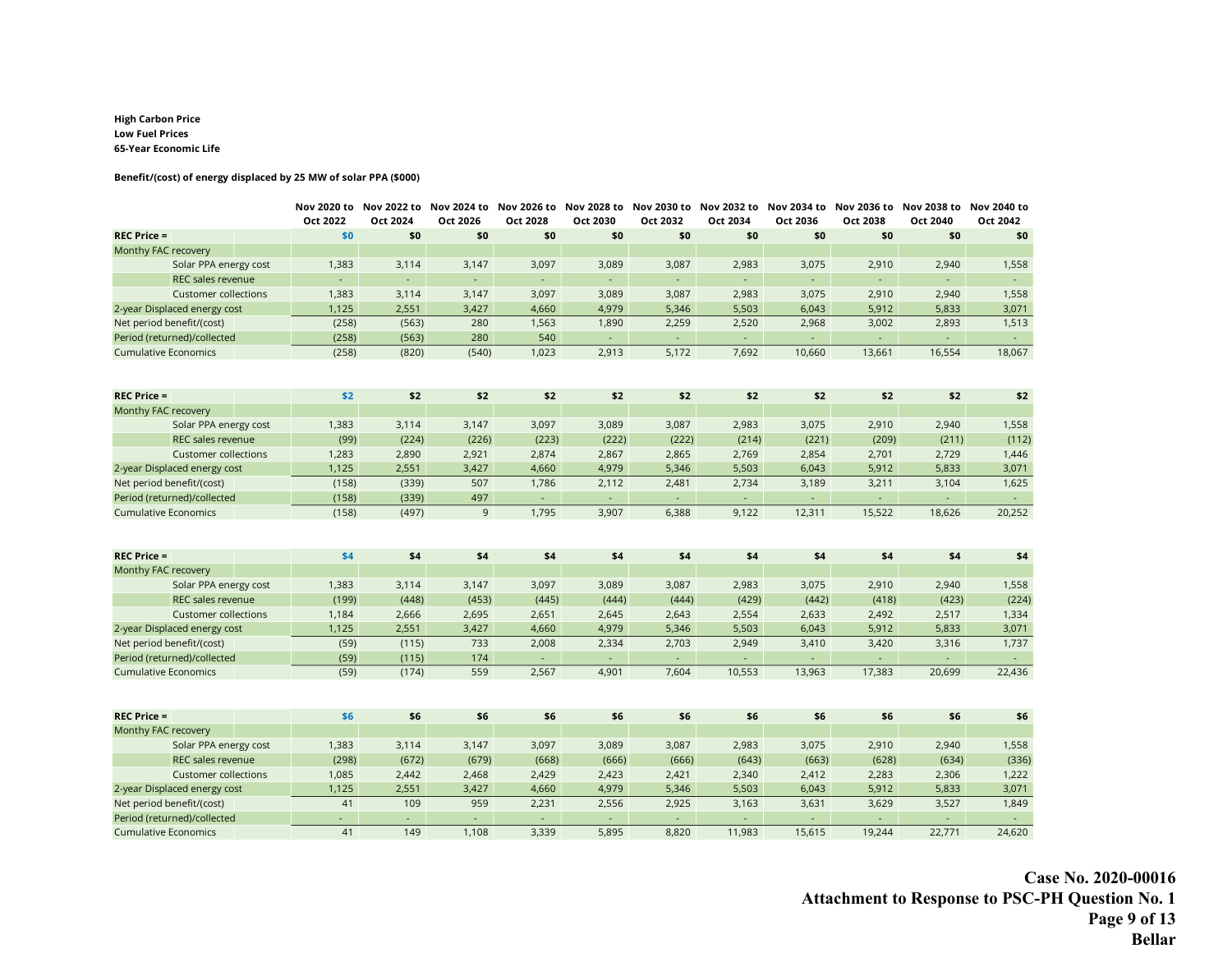#### **High Carbon Price Base Fuel Prices 55-Year Economic Life**

#### **Benefit/(cost) of energy displaced by 25 MW of solar PPA (\$000)**

|                              | Oct 2022       | Oct 2024                    | Nov 2020 to Nov 2022 to Nov 2024 to Nov 2026 to Nov 2028 to Nov 2030 to Nov 2032 to Nov 2034 to Nov 2036 to Nov 2038 to Nov 2040 to<br>Oct 2026 | Oct 2028         | Oct 2030 | Oct 2032                    | Oct 2034         | Oct 2036            | Oct 2038                    | Oct 2040 | Oct 2042            |
|------------------------------|----------------|-----------------------------|-------------------------------------------------------------------------------------------------------------------------------------------------|------------------|----------|-----------------------------|------------------|---------------------|-----------------------------|----------|---------------------|
| $REC$ Price =                | \$0            | \$0                         | \$0                                                                                                                                             | \$0              | \$0      | \$0                         | \$0              | \$0                 | \$0                         | \$0      | \$0                 |
| Monthy FAC recovery          |                |                             |                                                                                                                                                 |                  |          |                             |                  |                     |                             |          |                     |
| Solar PPA energy cost        | 1,383          | 3,114                       | 3,147                                                                                                                                           | 3,097            | 3,089    | 3,087                       | 2,983            | 3,075               | 2,910                       | 2,940    | 1,558               |
| REC sales revenue            | $\blacksquare$ | $\mathcal{L}_{\mathcal{A}}$ | $\mathcal{L}_{\mathcal{C}}$                                                                                                                     | ÷.               | ÷.       | $\mathcal{L}_{\mathcal{A}}$ | $\omega$         | $\omega_{\rm{eff}}$ | $\mathcal{L}_{\mathcal{A}}$ | ÷.       | $\omega_{\rm{eff}}$ |
| <b>Customer collections</b>  | 1,383          | 3,114                       | 3,147                                                                                                                                           | 3,097            | 3,089    | 3,087                       | 2,983            | 3,075               | 2,910                       | 2,940    | 1,558               |
| 2-year Displaced energy cost | 1,147          | 2,629                       | 3,546                                                                                                                                           | 4,748            | 4,821    | 5,009                       | 4,762            | 5,152               | 4,756                       | 4,714    | 2,602               |
| Net period benefit/(cost)    | (236)          | (484)                       | 399                                                                                                                                             | 1,651            | 1,732    | 1,922                       | 1,779            | 2,077               | 1,845                       | 1,774    | 1,044               |
| Period (returned)/collected  | (236)          | (484)                       | 399                                                                                                                                             | 321              | $\sim$   | $\sim$                      | $\sim$           | $\omega_{\rm c}$    | ÷.                          | $\sim$   | $\Delta \sim 10$    |
| <b>Cumulative Economics</b>  | (236)          | (720)                       | (321)                                                                                                                                           | 1,330            | 3,062    | 4,984                       | 6,763            | 8,840               | 10,685                      | 12,459   | 13,503              |
|                              |                |                             |                                                                                                                                                 |                  |          |                             |                  |                     |                             |          |                     |
| $REC$ Price =                | \$2            | \$2                         | \$2                                                                                                                                             | \$2              | \$2      | \$2                         | \$2              | \$2                 | \$2                         | \$2      | \$2                 |
| Monthy FAC recovery          |                |                             |                                                                                                                                                 |                  |          |                             |                  |                     |                             |          |                     |
| Solar PPA energy cost        | 1,383          | 3,114                       | 3,147                                                                                                                                           | 3,097            | 3,089    | 3,087                       | 2,983            | 3,075               | 2,910                       | 2,940    | 1,558               |
| REC sales revenue            | (99)           | (224)                       | (226)                                                                                                                                           | (223)            | (222)    | (222)                       | (214)            | (221)               | (209)                       | (211)    | (112)               |
| <b>Customer collections</b>  | 1,283          | 2,890                       | 2,921                                                                                                                                           | 2,874            | 2,867    | 2,865                       | 2,769            | 2,854               | 2,701                       | 2,729    | 1,446               |
| 2-year Displaced energy cost | 1,147          | 2,629                       | 3,546                                                                                                                                           | 4,748            | 4,821    | 5,009                       | 4,762            | 5,152               | 4,756                       | 4,714    | 2,602               |
| Net period benefit/(cost)    | (137)          | (260)                       | 625                                                                                                                                             | 1,874            | 1,954    | 2,144                       | 1,994            | 2,298               | 2,054                       | 1,986    | 1,156               |
| Period (returned)/collected  | (137)          | (260)                       | 397                                                                                                                                             | $\omega_{\rm c}$ | $\sim$   | $\sim$                      | $\omega_{\rm c}$ | $\sim$              | $\sim$                      | $\sim$   | $\omega_{\rm{eff}}$ |
| <b>Cumulative Economics</b>  | (137)          | (397)                       | 228                                                                                                                                             | 2,102            | 4,056    | 6,200                       | 8,193            | 10,492              | 12,546                      | 14,532   | 15,688              |
|                              |                |                             |                                                                                                                                                 |                  |          |                             |                  |                     |                             |          |                     |
| <b>REC Price =</b>           | \$4            | \$4                         | \$4                                                                                                                                             | \$4              | \$4      | \$4                         | \$4              | \$4                 | \$4                         | \$4      | \$4                 |
| Monthy FAC recovery          |                |                             |                                                                                                                                                 |                  |          |                             |                  |                     |                             |          |                     |
| Solar PPA energy cost        | 1,383          | 3,114                       | 3,147                                                                                                                                           | 3,097            | 3,089    | 3,087                       | 2,983            | 3,075               | 2,910                       | 2,940    | 1,558               |
| <b>REC sales revenue</b>     | (199)          | (448)                       | (453)                                                                                                                                           | (445)            | (444)    | (444)                       | (429)            | (442)               | (418)                       | (423)    | (224)               |
| <b>Customer collections</b>  | 1,184          | 2,666                       | 2,695                                                                                                                                           | 2,651            | 2,645    | 2,643                       | 2,554            | 2,633               | 2,492                       | 2,517    | 1,334               |
| 2-year Displaced energy cost | 1,147          | 2,629                       | 3,546                                                                                                                                           | 4,748            | 4,821    | 5,009                       | 4,762            | 5,152               | 4,756                       | 4,714    | 2,602               |
| Net period benefit/(cost)    | (37)           | (37)                        | 851                                                                                                                                             | 2,096            | 2,176    | 2,366                       | 2,208            | 2,519               | 2,264                       | 2,197    | 1,268               |
| Period (returned)/collected  | (37)           | (37)                        | 74                                                                                                                                              | ÷.               | ÷.       | $\sim$                      | ÷.               |                     | a.                          | ÷.       | $\omega_{\rm{eff}}$ |
| <b>Cumulative Economics</b>  | (37)           | (74)                        | 778                                                                                                                                             | 2,874            | 5,050    | 7,416                       | 9,624            | 12,143              | 14,407                      | 16,604   | 17,872              |
|                              |                |                             |                                                                                                                                                 |                  |          |                             |                  |                     |                             |          |                     |
| <b>REC Price =</b>           | \$6            | \$6                         | \$6                                                                                                                                             | \$6              | \$6      | \$6                         | \$6              | \$6                 | \$6                         | \$6      | \$6                 |
| Monthy FAC recovery          |                |                             |                                                                                                                                                 |                  |          |                             |                  |                     |                             |          |                     |
| Solar PPA energy cost        | 1,383          | 3,114                       | 3,147                                                                                                                                           | 3,097            | 3,089    | 3,087                       | 2,983            | 3,075               | 2,910                       | 2,940    | 1,558               |
| REC sales revenue            | (298)          | (672)                       | (679)                                                                                                                                           | (668)            | (666)    | (666)                       | (643)            | (663)               | (628)                       | (634)    | (336)               |
| <b>Customer collections</b>  | 1,085          | 2,442                       | 2,468                                                                                                                                           | 2,429            | 2,423    | 2,421                       | 2,340            | 2,412               | 2,283                       | 2,306    | 1,222               |
| 2-year Displaced energy cost | 1,147          | 2,629                       | 3,546                                                                                                                                           | 4,748            | 4,821    | 5,009                       | 4,762            | 5,152               | 4,756                       | 4,714    | 2,602               |
| Net period benefit/(cost)    | 62             | 187                         | 1,078                                                                                                                                           | 2,319            | 2,398    | 2,588                       | 2,423            | 2,740               | 2,473                       | 2,408    | 1,380               |
| Period (returned)/collected  | ÷.             | ÷.                          | $\omega$                                                                                                                                        | ÷.               | $\sim$   | $\sim$                      | $\omega$         | $\omega_{\rm c}$    | ÷.                          | $\Box$   | $\omega_{\rm{eff}}$ |
| <b>Cumulative Economics</b>  | 62             | 250                         | 1,327                                                                                                                                           | 3,646            | 6,044    | 8,632                       | 11,055           | 13,795              | 16,268                      | 18,676   | 20,056              |

**Case No. 2020-00016 Attachment to Response to PSC-PH Question No. 1 Page 10 of 13 Bellar**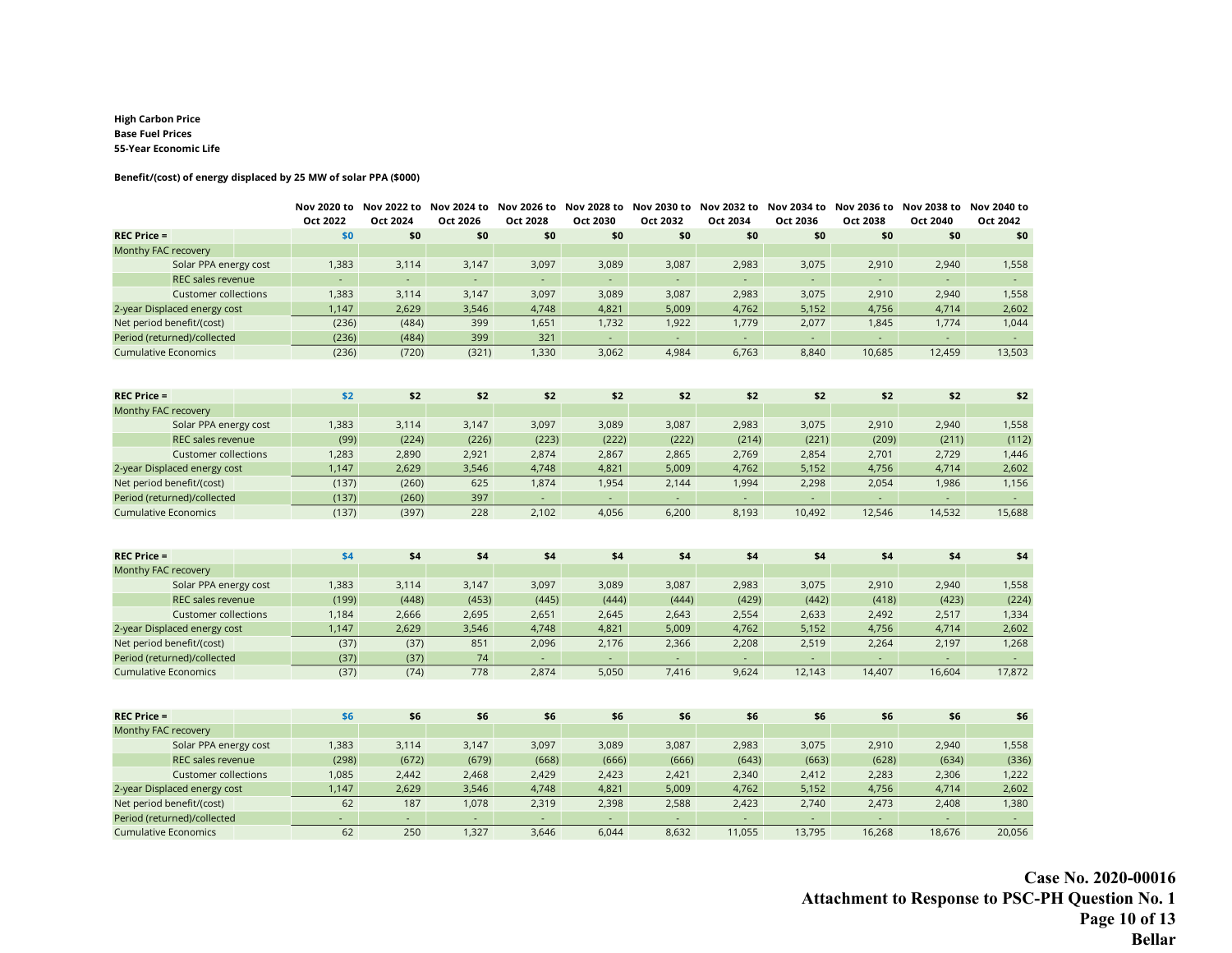#### **High Carbon Price Base Fuel Prices 65-Year Economic Life**

#### **Benefit/(cost) of energy displaced by 25 MW of solar PPA (\$000)**

|                              | Oct 2022 | Oct 2024 | Oct 2026 | Oct 2028            | Nov 2020 to Nov 2022 to Nov 2024 to Nov 2026 to Nov 2028 to Nov 2030 to Nov 2032 to Nov 2034 to Nov 2036 to Nov 2038 to Nov 2040 to<br>Oct 2030 | Oct 2032 | Oct 2034                    | Oct 2036            | Oct 2038         | Oct 2040 | Oct 2042            |
|------------------------------|----------|----------|----------|---------------------|-------------------------------------------------------------------------------------------------------------------------------------------------|----------|-----------------------------|---------------------|------------------|----------|---------------------|
| <b>REC Price =</b>           | \$0      | \$0      | \$0      | \$0                 | \$0                                                                                                                                             | \$0      | \$0                         | \$0                 | \$0              | \$0      | \$0                 |
| Monthy FAC recovery          |          |          |          |                     |                                                                                                                                                 |          |                             |                     |                  |          |                     |
| Solar PPA energy cost        | 1,383    | 3,114    | 3,147    | 3,097               | 3,089                                                                                                                                           | 3,087    | 2,983                       | 3,075               | 2,910            | 2,940    | 1,558               |
| REC sales revenue            |          | ÷.       | $\omega$ | ÷.                  | ÷.                                                                                                                                              |          | $\mathcal{L}_{\mathcal{C}}$ | ÷.                  | ÷.               | $\Box$   | $\omega_{\rm c}$    |
| <b>Customer collections</b>  | 1,383    | 3,114    | 3,147    | 3,097               | 3,089                                                                                                                                           | 3,087    | 2,983                       | 3,075               | 2,910            | 2,940    | 1,558               |
| 2-year Displaced energy cost | 1,147    | 2,629    | 3,548    | 4,827               | 5,166                                                                                                                                           | 5,585    | 5,827                       | 6,463               | 6,464            | 6,580    | 3,498               |
| Net period benefit/(cost)    | (236)    | (485)    | 401      | 1,730               | 2,077                                                                                                                                           | 2,498    | 2,844                       | 3,387               | 3,553            | 3,639    | 1,940               |
| Period (returned)/collected  | (236)    | (485)    | 401      | 320                 | $\omega$                                                                                                                                        | $\sim$   | $\omega$                    | $\Delta \sim 10$    | $\omega_{\rm c}$ | ÷.       | $\Delta \sim 10$    |
| <b>Cumulative Economics</b>  | (236)    | (721)    | (320)    | 1,410               | 3,487                                                                                                                                           | 5,984    | 8,828                       | 12,215              | 15,768           | 19,408   | 21,348              |
|                              |          |          |          |                     |                                                                                                                                                 |          |                             |                     |                  |          |                     |
| <b>REC Price =</b>           | \$2      | \$2      | \$2      | \$2                 | \$2                                                                                                                                             | \$2      | \$2                         | \$2                 | \$2              | \$2      | \$2                 |
| Monthy FAC recovery          |          |          |          |                     |                                                                                                                                                 |          |                             |                     |                  |          |                     |
| Solar PPA energy cost        | 1,383    | 3,114    | 3,147    | 3,097               | 3,089                                                                                                                                           | 3,087    | 2,983                       | 3,075               | 2,910            | 2,940    | 1,558               |
| REC sales revenue            | (99)     | (224)    | (226)    | (223)               | (222)                                                                                                                                           | (222)    | (214)                       | (221)               | (209)            | (211)    | (112)               |
| <b>Customer collections</b>  | 1,283    | 2,890    | 2,921    | 2,874               | 2,867                                                                                                                                           | 2,865    | 2,769                       | 2,854               | 2,701            | 2,729    | 1,446               |
| 2-year Displaced energy cost | 1,147    | 2,629    | 3,548    | 4,827               | 5,166                                                                                                                                           | 5,585    | 5,827                       | 6,463               | 6,464            | 6,580    | 3,498               |
| Net period benefit/(cost)    | (137)    | (261)    | 627      | 1,952               | 2,299                                                                                                                                           | 2,720    | 3,058                       | 3,608               | 3,762            | 3,851    | 2,052               |
| Period (returned)/collected  | (137)    | (261)    | 397      | $\omega_{\rm{eff}}$ | $\omega_{\rm c}$                                                                                                                                | $\sim$   | $\mathcal{L}_{\mathcal{A}}$ | $\omega_{\rm c}$    | $\omega_{\rm c}$ | $\omega$ | $\omega_{\rm c}$    |
| <b>Cumulative Economics</b>  | (137)    | (397)    | 230      | 2,182               | 4,481                                                                                                                                           | 7,200    | 10,259                      | 13,867              | 17,629           | 21,480   | 23,532              |
| $REC$ Price =                | \$4      | \$4      | \$4      | \$4                 | \$4                                                                                                                                             | \$4      | \$4                         | \$4                 | \$4              | \$4      | \$4                 |
| Monthy FAC recovery          |          |          |          |                     |                                                                                                                                                 |          |                             |                     |                  |          |                     |
| Solar PPA energy cost        | 1,383    | 3,114    | 3,147    | 3,097               | 3,089                                                                                                                                           | 3,087    | 2,983                       | 3,075               | 2,910            | 2,940    | 1,558               |
| REC sales revenue            | (199)    | (448)    | (453)    | (445)               | (444)                                                                                                                                           | (444)    | (429)                       | (442)               | (418)            | (423)    | (224)               |
| <b>Customer collections</b>  | 1,184    | 2,666    | 2,695    | 2,651               | 2,645                                                                                                                                           | 2,643    | 2,554                       | 2,633               | 2,492            | 2,517    | 1,334               |
| 2-year Displaced energy cost | 1,147    | 2,629    | 3,548    | 4,827               | 5,166                                                                                                                                           | 5,585    | 5,827                       | 6,463               | 6,464            | 6,580    | 3,498               |
| Net period benefit/(cost)    | (37)     | (37)     | 853      | 2,175               | 2,521                                                                                                                                           | 2,942    | 3,273                       | 3,829               | 3,972            | 4,062    | 2,164               |
| Period (returned)/collected  | (37)     | (37)     | 74       | ÷.                  | ÷.                                                                                                                                              |          | ÷.                          |                     | ÷.               | ÷.       | $\Delta \sim 10$    |
| <b>Cumulative Economics</b>  | (37)     | (74)     | 779      | 2,954               | 5,475                                                                                                                                           | 8,417    | 11,689                      | 15,519              | 19,490           | 23,552   | 25,717              |
| $REC$ Price =                | \$6      | \$6      | \$6      | \$6                 | \$6                                                                                                                                             | \$6      | \$6                         | \$6                 | \$6              | \$6      | \$6                 |
| Monthy FAC recovery          |          |          |          |                     |                                                                                                                                                 |          |                             |                     |                  |          |                     |
| Solar PPA energy cost        | 1,383    | 3,114    | 3,147    | 3,097               | 3,089                                                                                                                                           | 3,087    | 2,983                       | 3,075               | 2,910            | 2,940    | 1,558               |
| REC sales revenue            | (298)    | (672)    | (679)    | (668)               | (666)                                                                                                                                           | (666)    | (643)                       | (663)               | (628)            | (634)    | (336)               |
| <b>Customer collections</b>  | 1,085    | 2,442    | 2,468    | 2,429               | 2,423                                                                                                                                           | 2,421    | 2,340                       | 2,412               | 2,283            | 2,306    | 1,222               |
| 2-year Displaced energy cost | 1,147    | 2,629    | 3,548    | 4,827               | 5,166                                                                                                                                           | 5,585    | 5,827                       | 6,463               | 6,464            | 6,580    | 3,498               |
| Net period benefit/(cost)    | 62       | 187      | 1,080    | 2,398               | 2,743                                                                                                                                           | 3,163    | 3,487                       | 4,050               | 4,181            | 4,274    | 2,276               |
| Period (returned)/collected  | ÷.       | $\omega$ | $\omega$ | $\omega$ .          | $\sim$                                                                                                                                          | $\omega$ | $\omega$                    | $\omega_{\rm{eff}}$ | ÷.               | $\Box$   | $\omega_{\rm{eff}}$ |
| <b>Cumulative Economics</b>  | 62       | 249      | 1,329    | 3,726               | 6,469                                                                                                                                           | 9,633    | 13,120                      | 17,170              | 21,351           | 25,625   | 27,901              |

**Case No. 2020-00016 Attachment to Response to PSC-PH Question No. 1 Page 11 of 13 Bellar**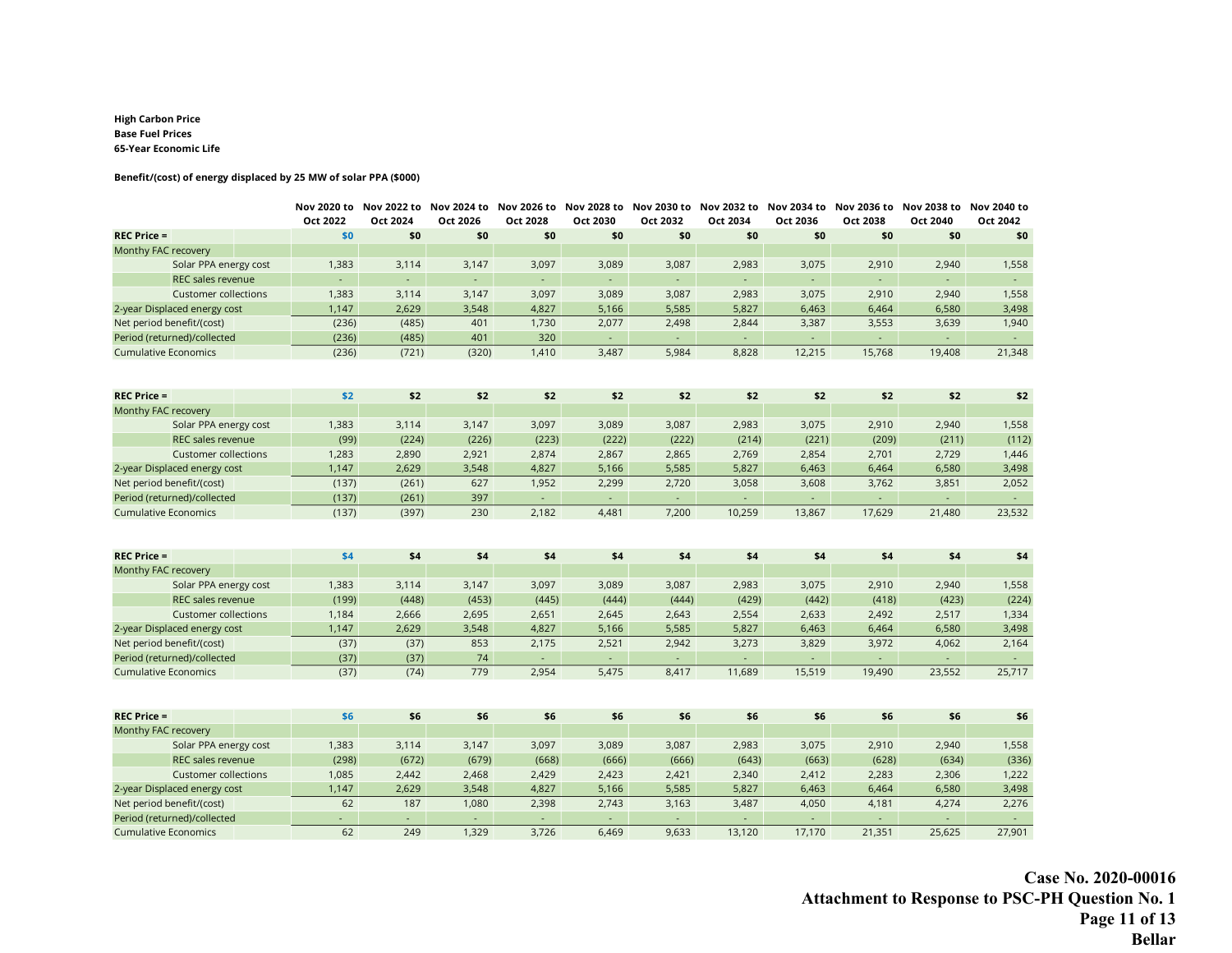#### **High Carbon Price High Fuel Prices 55-Year Economic Life**

#### **Benefit/(cost) of energy displaced by 25 MW of solar PPA (\$000)**

|                                                            |  | Oct 2022                    | Oct 2024                    | Oct 2026   | Oct 2028                  | Nov 2020 to Nov 2022 to Nov 2024 to Nov 2026 to Nov 2028 to Nov 2030 to Nov 2032 to Nov 2034 to Nov 2036 to Nov 2038 to Nov 2040 to<br>Oct 2030 | Oct 2032        | Oct 2034                              | Oct 2036                    | Oct 2038                   | Oct 2040                | Oct 2042                   |
|------------------------------------------------------------|--|-----------------------------|-----------------------------|------------|---------------------------|-------------------------------------------------------------------------------------------------------------------------------------------------|-----------------|---------------------------------------|-----------------------------|----------------------------|-------------------------|----------------------------|
| <b>REC Price =</b>                                         |  | \$0                         | \$0                         | \$0        | \$0                       | \$0                                                                                                                                             | \$0             | \$0                                   | \$0                         | \$0                        | \$0                     | \$0                        |
| Monthy FAC recovery                                        |  |                             |                             |            |                           |                                                                                                                                                 |                 |                                       |                             |                            |                         |                            |
| Solar PPA energy cost                                      |  | 1,383                       | 3,114                       | 3,147      | 3,097                     | 3,089                                                                                                                                           | 3,087           | 2,983                                 | 3,075                       | 2,910                      | 2,940                   | 1,558                      |
| REC sales revenue                                          |  |                             | ÷.                          | $\omega$   | ÷.                        | ÷,                                                                                                                                              |                 | $\mathcal{L}_{\mathcal{C}}$           | ÷.                          | ä,                         | ÷.                      | $\omega_{\rm{eff}}$        |
| <b>Customer collections</b>                                |  | 1,383                       | 3,114                       | 3,147      | 3,097                     | 3,089                                                                                                                                           | 3,087           | 2,983                                 | 3,075                       | 2,910                      | 2,940                   | 1,558                      |
| 2-year Displaced energy cost                               |  | 1,212                       | 2,840                       | 3,836      | 5,121                     | 5,312                                                                                                                                           | 5,557           | 5,429                                 | 5,935                       | 5,597                      | 5,727                   | 3,191                      |
| Net period benefit/(cost)                                  |  | (171)                       | (273)                       | 689        | 2,024                     | 2,224                                                                                                                                           | 2,470           | 2,446                                 | 2,860                       | 2,686                      | 2,787                   | 1,633                      |
| Period (returned)/collected                                |  | (171)                       | (273)                       | 444        | $\Delta \sim 10$          | $\sim$                                                                                                                                          | $\sim$          | ÷.                                    | $\Delta \sim 10$            | $\Delta \phi$              | ÷.                      | $\omega_{\rm{eff}}$        |
| <b>Cumulative Economics</b>                                |  | (171)                       | (444)                       | 245        | 2,269                     | 4,493                                                                                                                                           | 6,963           | 9,409                                 | 12,269                      | 14,955                     | 17,742                  | 19,374                     |
|                                                            |  |                             |                             |            |                           |                                                                                                                                                 |                 |                                       |                             |                            |                         |                            |
| <b>REC Price =</b>                                         |  | \$2                         | \$2                         | \$2        | \$2                       | \$2                                                                                                                                             | \$2             | \$2                                   | \$2                         | \$2                        | \$2                     | \$2                        |
| Monthy FAC recovery                                        |  |                             |                             |            |                           |                                                                                                                                                 |                 |                                       |                             |                            |                         |                            |
| Solar PPA energy cost                                      |  | 1,383                       | 3,114                       | 3,147      | 3,097                     | 3,089                                                                                                                                           | 3,087           | 2,983                                 | 3,075                       | 2,910                      | 2,940                   | 1,558                      |
| REC sales revenue                                          |  | (99)                        | (224)                       | (226)      | (223)                     | (222)                                                                                                                                           | (222)           | (214)                                 | (221)                       | (209)                      | (211)                   | (112)                      |
| <b>Customer collections</b>                                |  | 1,283                       | 2,890                       | 2,921      | 2,874                     | 2,867                                                                                                                                           | 2,865           | 2,769                                 | 2,854                       | 2,701                      | 2,729                   | 1,446                      |
| 2-year Displaced energy cost                               |  | 1,212                       | 2,840                       | 3,836      | 5,121                     | 5,312                                                                                                                                           | 5,557           | 5,429                                 | 5,935                       | 5,597                      | 5,727                   | 3,191                      |
| Net period benefit/(cost)                                  |  | (71)                        | (49)                        | 915        | 2,247                     | 2,446                                                                                                                                           | 2,692           | 2,660                                 | 3,081                       | 2,895                      | 2,998                   | 1,745                      |
| Period (returned)/collected<br><b>Cumulative Economics</b> |  | (71)<br>(71)                | (49)<br>(121)               | 121<br>794 | $\omega_{\rm c}$<br>3,041 | $\sim$<br>5,487                                                                                                                                 | $\sim$<br>8,179 | $\mathcal{L}_{\mathcal{A}}$<br>10,840 | $\omega_{\rm c}$<br>13,921  | $\omega_{\rm c}$<br>16,816 | $\mathcal{L}$<br>19,814 | $\omega_{\rm c}$<br>21,559 |
|                                                            |  |                             |                             |            |                           |                                                                                                                                                 |                 |                                       |                             |                            |                         |                            |
| $REC$ Price =                                              |  | \$4                         | \$4                         | \$4        | \$4                       | \$4                                                                                                                                             | \$4             | \$4                                   | \$4                         | \$4                        | \$4                     | \$4                        |
| Monthy FAC recovery                                        |  |                             |                             |            |                           |                                                                                                                                                 |                 |                                       |                             |                            |                         |                            |
| Solar PPA energy cost                                      |  | 1,383                       | 3,114                       | 3,147      | 3,097                     | 3,089                                                                                                                                           | 3,087           | 2,983                                 | 3,075                       | 2,910                      | 2,940                   | 1,558                      |
| REC sales revenue                                          |  | (199)                       | (448)                       | (453)      | (445)                     | (444)                                                                                                                                           | (444)           | (429)                                 | (442)                       | (418)                      | (423)                   | (224)                      |
| <b>Customer collections</b>                                |  | 1,184                       | 2,666                       | 2,695      | 2,651                     | 2,645                                                                                                                                           | 2,643           | 2,554                                 | 2,633                       | 2,492                      | 2,517                   | 1,334                      |
| 2-year Displaced energy cost                               |  | 1,212                       | 2,840                       | 3,836      | 5,121                     | 5,312                                                                                                                                           | 5,557           | 5,429                                 | 5,935                       | 5,597                      | 5,727                   | 3,191                      |
| Net period benefit/(cost)                                  |  | 28                          | 174                         | 1,141      | 2,469                     | 2,668                                                                                                                                           | 2,914           | 2,875                                 | 3,302                       | 3,105                      | 3,209                   | 1,857                      |
| Period (returned)/collected                                |  | ÷.                          | $\mathcal{L}^{\mathcal{A}}$ | ÷.         | ÷.                        | ÷.                                                                                                                                              |                 | ÷.                                    | ÷.                          | ÷.                         |                         | $\Delta \sim 10$           |
| <b>Cumulative Economics</b>                                |  | 28                          | 202                         | 1,344      | 3,813                     | 6,481                                                                                                                                           | 9,395           | 12,270                                | 15,572                      | 18,677                     | 21,886                  | 23,743                     |
| $REC$ Price =                                              |  | \$6                         | \$6                         | \$6        | \$6                       | \$6                                                                                                                                             | \$6             | \$6                                   | \$6                         | \$6                        | \$6                     | \$6                        |
| Monthy FAC recovery                                        |  |                             |                             |            |                           |                                                                                                                                                 |                 |                                       |                             |                            |                         |                            |
| Solar PPA energy cost                                      |  | 1,383                       | 3,114                       | 3,147      | 3,097                     | 3,089                                                                                                                                           | 3,087           | 2,983                                 | 3,075                       | 2,910                      | 2,940                   | 1,558                      |
| REC sales revenue                                          |  | (298)                       | (672)                       | (679)      | (668)                     | (666)                                                                                                                                           | (666)           | (643)                                 | (663)                       | (628)                      | (634)                   | (336)                      |
| <b>Customer collections</b>                                |  | 1,085                       | 2,442                       | 2,468      | 2,429                     | 2,423                                                                                                                                           | 2,421           | 2,340                                 | 2,412                       | 2,283                      | 2,306                   | 1,222                      |
| 2-year Displaced energy cost                               |  | 1,212                       | 2,840                       | 3,836      | 5,121                     | 5,312                                                                                                                                           | 5,557           | 5,429                                 | 5,935                       | 5,597                      | 5,727                   | 3,191                      |
| Net period benefit/(cost)                                  |  | 127                         | 398                         | 1,368      | 2,692                     | 2,890                                                                                                                                           | 3,136           | 3,089                                 | 3,523                       | 3,314                      | 3,421                   | 1,969                      |
| Period (returned)/collected                                |  | $\mathcal{L}_{\mathcal{A}}$ | $\omega$                    | $\omega$   | $\omega$ .                | $\omega$                                                                                                                                        |                 | $\omega$                              | $\mathcal{L}_{\mathcal{A}}$ | ÷.                         | $\omega$                | $\sim$                     |
| <b>Cumulative Economics</b>                                |  | 127                         | 526                         | 1,893      | 4,586                     | 7,475                                                                                                                                           | 10,611          | 13,701                                | 17,224                      | 20,538                     | 23,958                  | 25,927                     |

**Case No. 2020-00016 Attachment to Response to PSC-PH Question No. 1 Page 12 of 13 Bellar**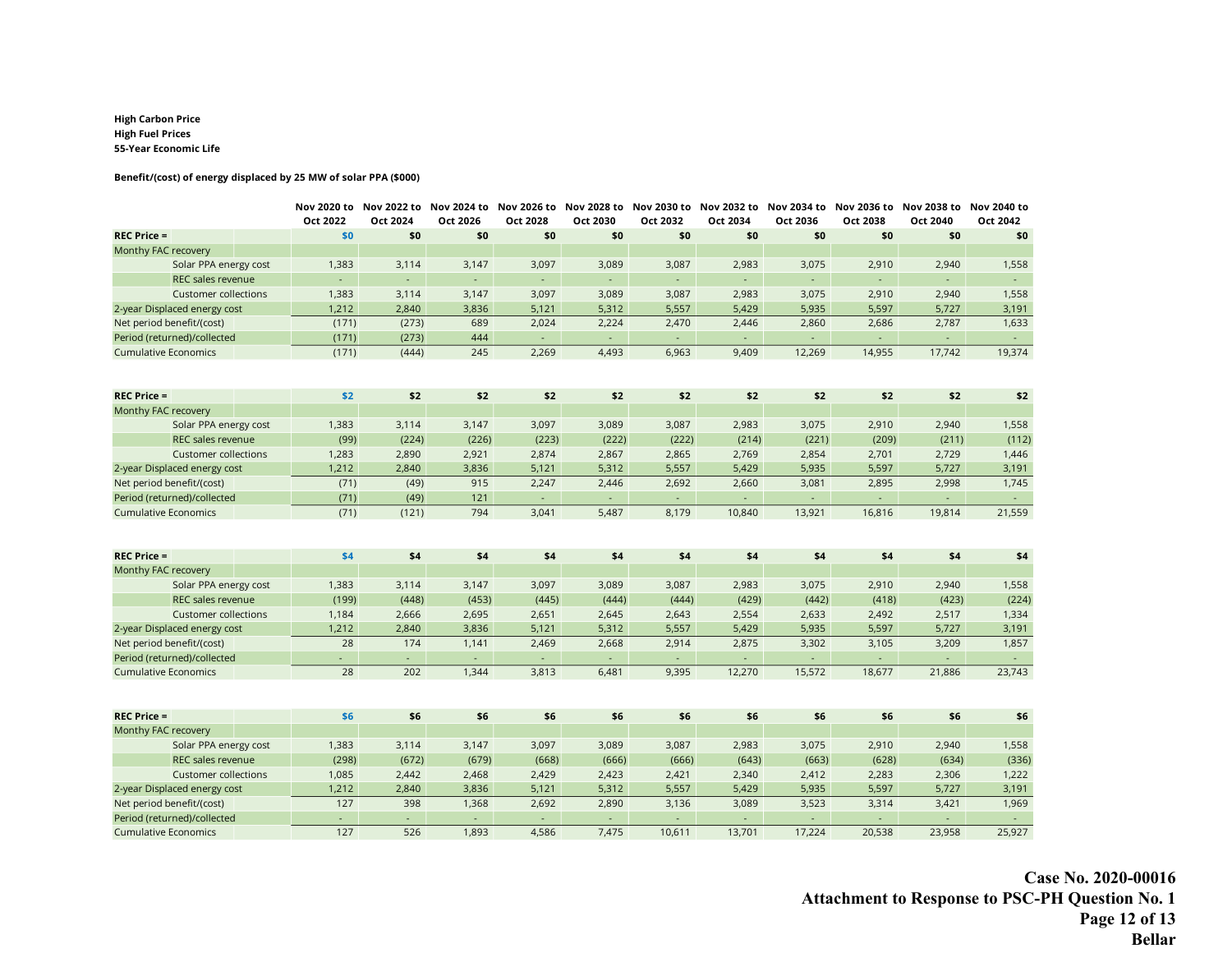#### **High Carbon Price High Fuel Prices 65-Year Economic Life**

#### **Benefit/(cost) of energy displaced by 25 MW of solar PPA (\$000)**

|                                                            |  | Oct 2022     | Nov 2020 to Nov 2022 to Nov 2024 to Nov 2026 to Nov 2028 to Nov 2030 to Nov 2032 to Nov 2034 to Nov 2036 to Nov 2038 to Nov 2040 to<br>Oct 2024 | Oct 2026                    | Oct 2028                     | Oct 2030                     | Oct 2032                    | Oct 2034                   | Oct 2036                      | Oct 2038                   | Oct 2040            | Oct 2042                      |
|------------------------------------------------------------|--|--------------|-------------------------------------------------------------------------------------------------------------------------------------------------|-----------------------------|------------------------------|------------------------------|-----------------------------|----------------------------|-------------------------------|----------------------------|---------------------|-------------------------------|
| <b>REC Price =</b>                                         |  | \$0          | \$0                                                                                                                                             | \$0                         | \$0                          | \$0                          | \$0                         | \$0                        | \$0                           | \$0                        | \$0                 | \$0                           |
| Monthy FAC recovery                                        |  |              |                                                                                                                                                 |                             |                              |                              |                             |                            |                               |                            |                     |                               |
| Solar PPA energy cost                                      |  | 1,383        | 3,114                                                                                                                                           | 3,147                       | 3,097                        | 3,089                        | 3,087                       | 2,983                      | 3,075                         | 2,910                      | 2,940               | 1,558                         |
| REC sales revenue                                          |  | $\Box$       | $\mathcal{L}_{\mathcal{A}}$                                                                                                                     | $\mathcal{L}_{\mathcal{C}}$ | ÷.                           | $\mathcal{L}_{\mathcal{C}}$  | $\mathcal{L}_{\mathcal{A}}$ | $\omega$                   | $\omega_{\rm c}$              | ÷.                         | $\omega_{\rm{eff}}$ | $\omega_{\rm{eff}}$           |
| <b>Customer collections</b>                                |  | 1,383        | 3,114                                                                                                                                           | 3,147                       | 3,097                        | 3,089                        | 3,087                       | 2,983                      | 3,075                         | 2,910                      | 2,940               | 1,558                         |
| 2-year Displaced energy cost                               |  | 1,212        | 2,834                                                                                                                                           | 3,842                       | 5,169                        | 5,514                        | 5,954                       | 6,236                      | 6,929                         | 6,986                      | 7,354               | 3,983                         |
| Net period benefit/(cost)                                  |  | (171)        | (280)                                                                                                                                           | 695                         | 2,072                        | 2,425                        | 2,867                       | 3,253                      | 3,853                         | 4,076                      | 4,413               | 2,425                         |
| Period (returned)/collected                                |  | (171)        | (280)                                                                                                                                           | 450                         | $\omega_{\rm c}$             | $\sim$                       | $\sim$                      | $\omega$                   | $\omega_{\rm c}$              | ÷.                         | ÷.                  | $\omega_{\rm{eff}}$           |
| <b>Cumulative Economics</b>                                |  | (171)        | (450)                                                                                                                                           | 244                         | 2,316                        | 4,741                        | 7,608                       | 10,861                     | 14,715                        | 18,790                     | 23,204              | 25,629                        |
|                                                            |  |              |                                                                                                                                                 |                             |                              |                              |                             |                            |                               |                            |                     |                               |
| <b>REC Price =</b>                                         |  | \$2          | \$2                                                                                                                                             | \$2                         | \$2                          | \$2                          | \$2                         | \$2                        | \$2                           | \$2                        | \$2                 | \$2                           |
| Monthy FAC recovery                                        |  |              |                                                                                                                                                 |                             |                              |                              |                             |                            |                               |                            |                     |                               |
| Solar PPA energy cost                                      |  | 1,383        | 3,114                                                                                                                                           | 3,147                       | 3,097                        | 3,089                        | 3,087                       | 2,983                      | 3,075                         | 2,910                      | 2,940               | 1,558                         |
| REC sales revenue                                          |  | (99)         | (224)                                                                                                                                           | (226)                       | (223)                        | (222)                        | (222)                       | (214)                      | (221)                         | (209)                      | (211)               | (112)                         |
| <b>Customer collections</b>                                |  | 1,283        | 2,890                                                                                                                                           | 2,921                       | 2,874                        | 2,867                        | 2,865                       | 2,769                      | 2,854                         | 2,701                      | 2,729               | 1,446                         |
| 2-year Displaced energy cost                               |  | 1,212        | 2,834                                                                                                                                           | 3,842                       | 5,169                        | 5,514                        | 5,954                       | 6,236                      | 6,929                         | 6,986                      | 7,354               | 3,983                         |
| Net period benefit/(cost)                                  |  | (71)         | (56)                                                                                                                                            | 921                         | 2,295                        | 2,647                        | 3,089                       | 3,468                      | 4,074                         | 4,285                      | 4,625               | 2,537                         |
| Period (returned)/collected<br><b>Cumulative Economics</b> |  | (71)<br>(71) | (56)<br>(127)                                                                                                                                   | 127<br>794                  | $\omega_{\rm{eff}}$<br>3,088 | $\omega_{\rm{eff}}$<br>5,736 | $\sim$<br>8,824             | $\omega_{\rm c}$<br>12,292 | $\omega_{\rm{eff}}$<br>16,366 | $\omega_{\rm c}$<br>20,651 | $\sim$<br>25,276    | $\omega_{\rm{eff}}$<br>27,813 |
|                                                            |  |              |                                                                                                                                                 |                             |                              |                              |                             |                            |                               |                            |                     |                               |
| <b>REC Price =</b>                                         |  | \$4          | \$4                                                                                                                                             | \$4                         | \$4                          | \$4                          | \$4                         | \$4                        | \$4                           | \$4                        | \$4                 | \$4                           |
| Monthy FAC recovery                                        |  |              |                                                                                                                                                 |                             |                              |                              |                             |                            |                               |                            |                     |                               |
| Solar PPA energy cost                                      |  | 1,383        | 3,114                                                                                                                                           | 3,147                       | 3,097                        | 3,089                        | 3,087                       | 2,983                      | 3,075                         | 2,910                      | 2,940               | 1,558                         |
| REC sales revenue                                          |  | (199)        | (448)                                                                                                                                           | (453)                       | (445)                        | (444)                        | (444)                       | (429)                      | (442)                         | (418)                      | (423)               | (224)                         |
| <b>Customer collections</b>                                |  | 1,184        | 2,666                                                                                                                                           | 2,695                       | 2,651                        | 2,645                        | 2,643                       | 2,554                      | 2,633                         | 2,492                      | 2,517               | 1,334                         |
| 2-year Displaced energy cost                               |  | 1,212        | 2,834                                                                                                                                           | 3,842                       | 5,169                        | 5,514                        | 5,954                       | 6,236                      | 6,929                         | 6,986                      | 7,354               | 3,983                         |
| Net period benefit/(cost)                                  |  | 28           | 168                                                                                                                                             | 1,147                       | 2,517                        | 2,869                        | 3,311                       | 3,682                      | 4,295                         | 4,494                      | 4,836               | 2,649                         |
| Period (returned)/collected                                |  | ÷.           | $\sim$                                                                                                                                          | ÷.                          | ÷.                           | $\Delta \phi$                |                             | ÷.                         |                               | ц,                         | ÷.                  | $\Delta \sim 10$              |
| <b>Cumulative Economics</b>                                |  | 28           | 196                                                                                                                                             | 1,343                       | 3,860                        | 6,730                        | 10,040                      | 13,723                     | 18,018                        | 22,512                     | 27,348              | 29,997                        |
| <b>REC Price =</b>                                         |  | \$6          | \$6                                                                                                                                             | \$6                         | \$6                          | \$6                          | \$6                         | \$6                        | \$6                           | \$6                        | \$6                 | \$6                           |
| Monthy FAC recovery                                        |  |              |                                                                                                                                                 |                             |                              |                              |                             |                            |                               |                            |                     |                               |
| Solar PPA energy cost                                      |  | 1,383        | 3,114                                                                                                                                           | 3,147                       | 3,097                        | 3,089                        | 3,087                       | 2,983                      | 3,075                         | 2,910                      | 2,940               | 1,558                         |
| REC sales revenue                                          |  | (298)        | (672)                                                                                                                                           | (679)                       | (668)                        | (666)                        | (666)                       | (643)                      | (663)                         | (628)                      | (634)               | (336)                         |
| <b>Customer collections</b>                                |  | 1,085        | 2,442                                                                                                                                           | 2,468                       | 2,429                        | 2,423                        | 2,421                       | 2,340                      | 2,412                         | 2,283                      | 2,306               | 1,222                         |
| 2-year Displaced energy cost                               |  | 1,212        | 2,834                                                                                                                                           | 3,842                       | 5,169                        | 5,514                        | 5,954                       | 6,236                      | 6,929                         | 6,986                      | 7,354               | 3,983                         |
| Net period benefit/(cost)                                  |  | 127          | 392                                                                                                                                             | 1,373                       | 2,740                        | 3,091                        | 3,532                       | 3,897                      | 4,517                         | 4,703                      | 5,048               | 2,761                         |
| Period (returned)/collected                                |  | ÷.           | $\omega$                                                                                                                                        | $\omega$                    | $\omega_{\rm c}$             | $\omega$                     | $\omega$                    | $\omega$                   | $\omega$                      | ÷.                         | $\omega$            | $\Delta \sim 1$               |
| <b>Cumulative Economics</b>                                |  | 127          | 519                                                                                                                                             | 1,893                       | 4,633                        | 7,724                        | 11,256                      | 15,153                     | 19,670                        | 24,373                     | 29,420              | 32,181                        |

**Case No. 2020-00016 Attachment to Response to PSC-PH Question No. 1 Page 13 of 13 Bellar**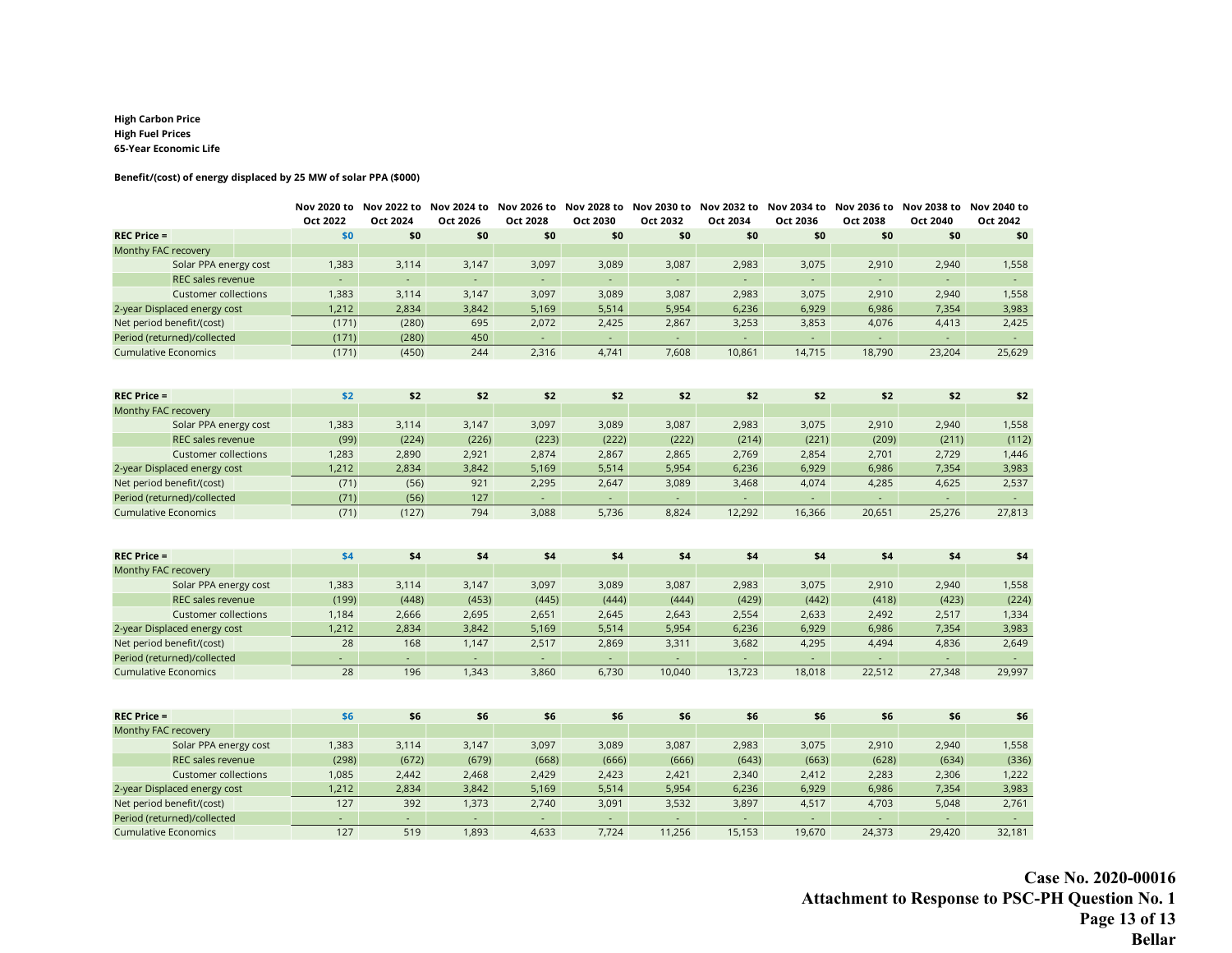# **Louisville Gas and Electric Company and Kentucky Utilities Company Response to Commission Staff's Post-Hearing Request for Information Dated October 28, 2020**

# **Case No. 2020-00016**

### **Question No. 2**

# **Witness: Lonnie E. Bellar**

# Q-2. Provide a timeline of the following events:

- a. The date when LG&E/KU received the Request for Proposal (RFP) finalists' cost proposals for 77.5 MW and 100 MW Solar PPAs;
- b. The date when LG&E/KU decided to pursue Solar PPA for 100 MW energy;
- c. The date when LG&E/KU first learned of the total amount of renewable energy sought by Toyota and Dow; and
- d. The date when LG&E/KU, Toyota, and Dow finalized the total amount of renewable energy sought by Toyota and Dow, respectively.
- A-2.
- a. The Companies received final pricing proposals on 7/26/2019, which are shown in Table 6 of the Companies' Resource Assessment (attached to the testimony of David S. Sinclair as Exh. DSS-2).
- b. Through mid-August 2019, the Companies continued to evaluate the proposals received on 7/26/2019. On August 20, 2019, the Companies notified ibV of their intent to begin negotiations on a 100 MW PPA.
- c. Dow approached the Companies to discuss the concept and application of the Green Tariff Option #3 during late May 2019. Because Toyota had previously approached the Companies about the same concepts, the Companies began conversations with Toyota in early July 2019 concerning the possibility of a PPA to serve both Dow and Toyota. At the end of July 2019, initial discussions took place regarding the potential billing impacts for 25 MW for Dow and 50 MW for Toyota. However, during the period August 2019 through January 2020, Toyota expressed their desire for a potential range of quantities for renewable energy, including quantities greater than 50 MW. This was reflected in the initial non-binding term sheets executed with Toyota and Dow:
	- On 8/12/2019, the Companies presented Toyota with a non-binding term sheet for 50% to 75% of the output of a solar facility with an assumed size of 100 MW.